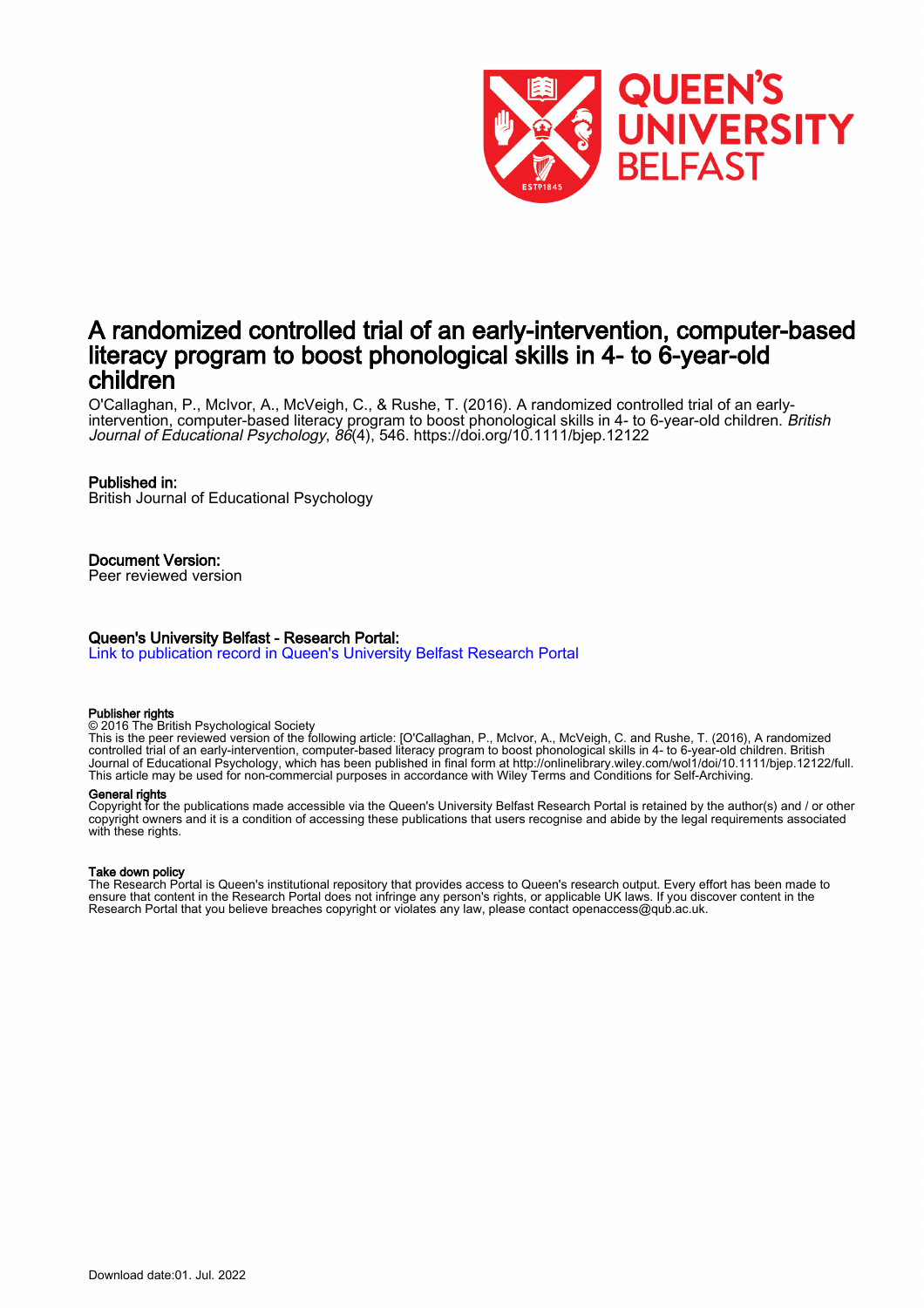| $\mathbf{1}$     | A randomised controlled trial of an early-intervention, computer-based literacy program to            |
|------------------|-------------------------------------------------------------------------------------------------------|
| $\overline{2}$   | boost phonological skills in 4- to 6--year-old children.                                              |
| 3                |                                                                                                       |
| $\overline{4}$   | <b>Background:</b> Many school-based interventions are being delivered in the absence of              |
| 5                | evidence of effectiveness (Snowling & Hulme, 2011).                                                   |
| 6                | Aims: This study sought to address this oversight by evaluating the effectiveness of the              |
| $\overline{7}$   | commonly used the Lexia Reading Core5 intervention, with 4 to 6-year-old pupils in                    |
| $8\,$            | Northern Ireland.                                                                                     |
| $\boldsymbol{9}$ | <b>Sample:</b> A total of 126 Primary school pupils in year 1 and year 2 were screened on the         |
| 10               | Phonological Assessment Battery 2 <sup>nd</sup> edition (PhAB-2). Children were recruited from the    |
| 11               | equivalent year groups to Reception and Year 1 in England & Wales, and Pre-kindergarten               |
| 12               | and Kindergarten in North America.                                                                    |
| 13               | <b>Methods:</b> A total of 98 below- average pupils were randomised (T0) to either an 8-week          |
| 14               | block ( $\bar{x}$ = 647.51 minutes, SD = 158.21) of daily access to Lexia Reading Core5 (n = 49) or   |
| 15               | a waiting-list control group ( $n = 49$ ). Assessment of phonological skills was completed at         |
| 16               | post intervention (T1) and at 2-month follow-up (T2) for the intervention group only.                 |
| 17               | Results: Analysis of Covariance which controlled for baseline scores found that the Lexia             |
| 18               | Reading Core5 intervention group made significantly greater gains in blending, $F(1,95) =$            |
| 19               | 6.50, p = 0.012, partial $\eta^2$ = 0.064 (small effect size) and non-word reading, F(1,95) = 7.20, p |
| 20               | $= 0.009$ , partial $\eta^2 = 0.070$ (small effect size). Analysis of the 2-month follow-up of the    |
| 21               | intervention group found that all group treatment gains were maintained. However,                     |
| 22               | improvements were not uniform among the intervention group with 35% failing to make                   |
| 23               | progress despite access to support. <i>Post-hoc</i> analysis revealed that higher T0 phonological     |
| 24               | working memory scores predicted improvements made in phonological skills. Conclusions:                |
| 25               | An early-intervention, computer-based literacy program can be effective in boosting the               |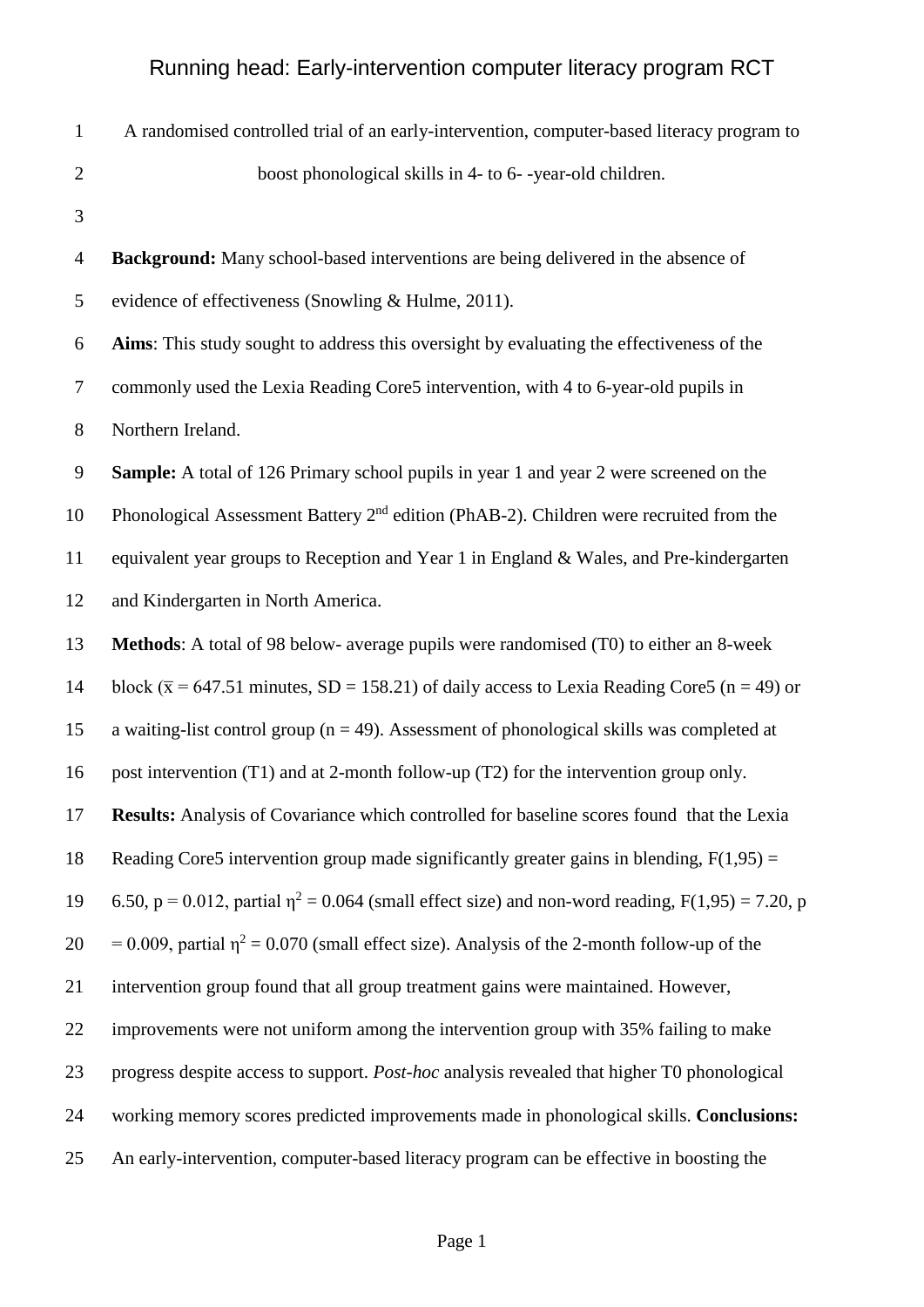- 26 phonological skills of 4 to 6-year-olds, particularly if these literacy difficulties are not linked
- 27 to phonological working memory deficits.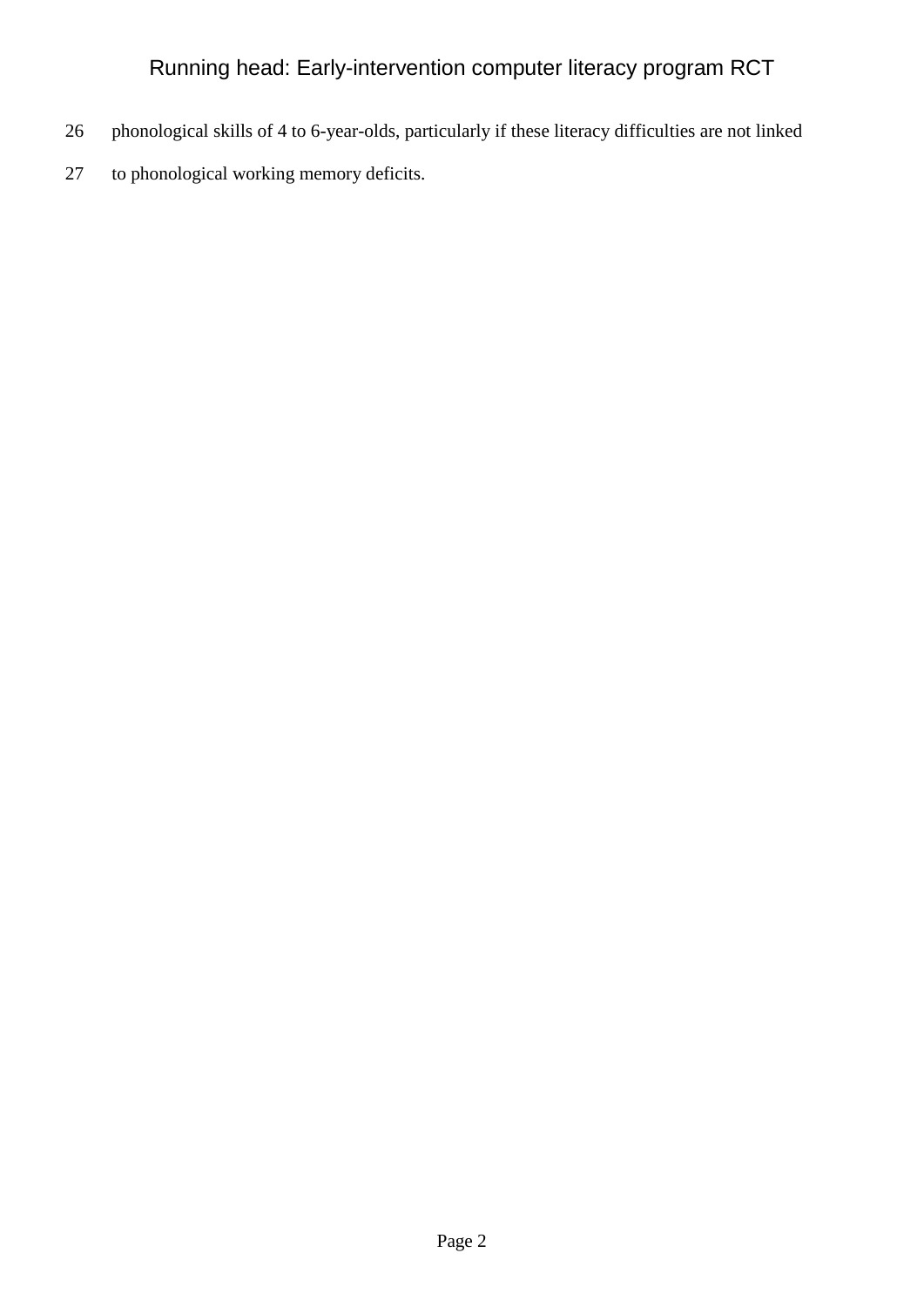### **Introduction**

 Effective reading interventions incorporate training in letter–sound knowledge and phoneme awareness, explicit and systematic phonics instruction, and the application of these skills to the tasks of reading and spelling (Duff et al., 2014). This explicit teaching of blending, segmenting and non-word reading skills to increase efficacy and confidence in tackling unknown words is all the more essential for at-risk readers given the large body of evidence now showing the predictive value of letter-sound knowledge and some phoneme awareness in the development of 'learning to read' skills in the early stages (Snowling & Hulme, 2011). Research indicates that the earlier an intervention occurs the greater the chance of remediation (Allen, 2011) and the higher the probability that more entrenched literacy difficulties in the future can be mitigated (Boscardin, Muthén, Francis, & Baker, 2008). Currently, the evidence basis for computer-based literacy programs is limited (Brooks, 2013; Cheung & Slavin, 2013; Slavin, Lake, Davis, & Madden, 2011) and mixed (Archer et al., 2014, Campuzano Dynarski, Agodini, & Rall, 2009). This is even more evident in studies of technology-based literacy interventions for children under eight years of age (Lankshear & Knobel, 2003; Shannon, Styers, Wilkerson & Peery, 2015), which the current study is seeking to address.

 Evidence for the effectiveness of computer-based literacy programs currently used in UK schools comes predominantly from single sample, unpublished, pre and post studies with no control group and no randomisation (Brooks, 2013). Brooks (2016) notes the importance of considering evidence from randomised controlled studies, and an increase in evidence from studies of this type is demonstrable in his recent review of 19 studies (Brooks, 2016). Although research evidence is stronger in the United States, arising from a greater number of controlled studies and randomised trials, findings are ambiguous. One study program benefits of using a computer-based literacy program on letter identification, word attack skills and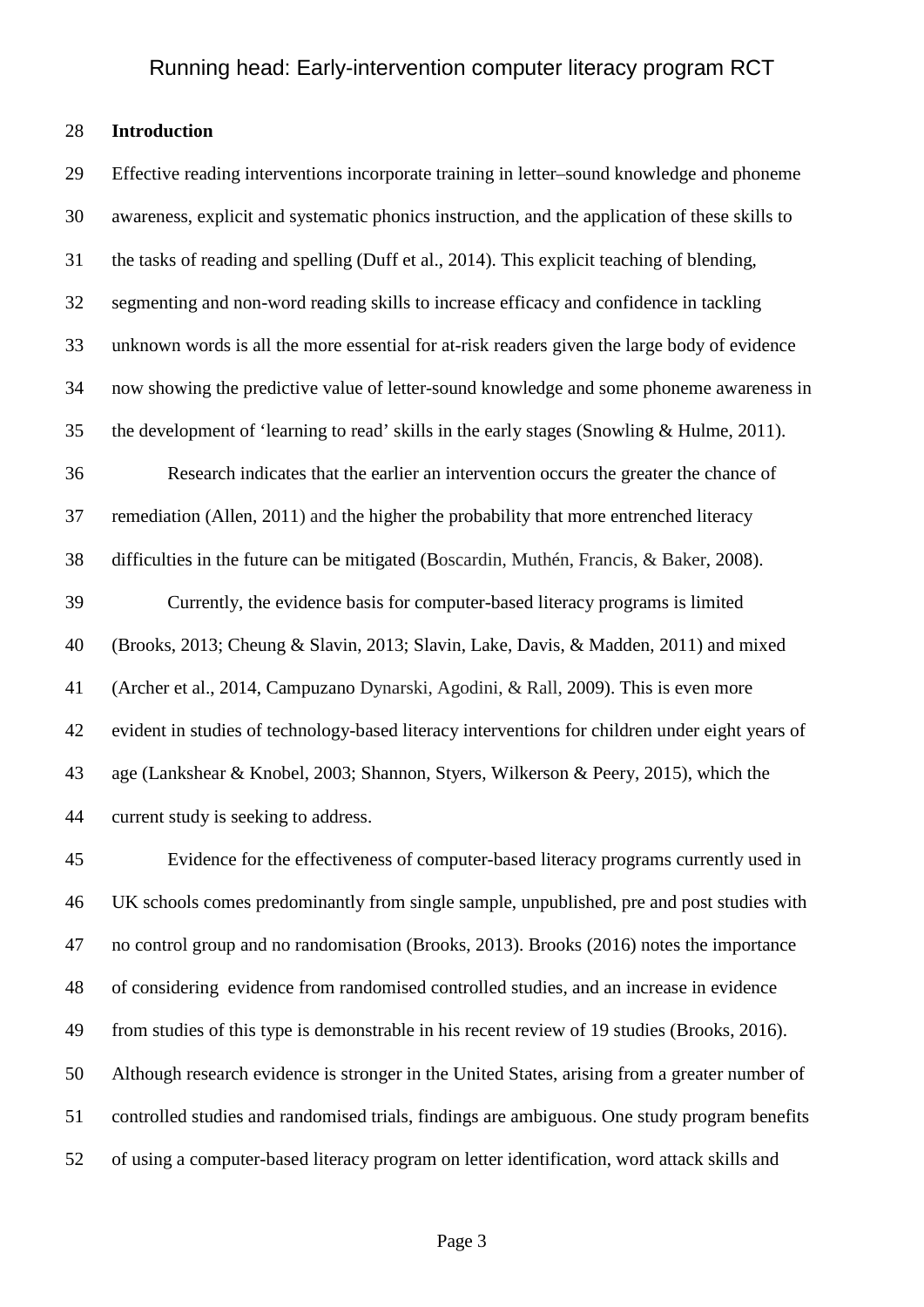| 53 | passage comprehension skills for first but not second graders (Chambers et al., 2011), one      |
|----|-------------------------------------------------------------------------------------------------|
| 54 | found benefits on spelling but not basic literacy skills (Blachowicz et al., 2009) and another  |
| 55 | on the reading comprehension of low-achieving pupils using a blended approach to                |
| 56 | instruction (Schechter et al., 2015).                                                           |
| 57 | Similarly varied findings emerged for studies involving the Lexia computer-based                |
| 58 | reading skills program both in the United States and in the UK. In the United States, matched   |
| 59 | control studies demonstrated Lexia's efficacy for all pre-schoolers but only kindergarten       |
| 60 | children with difficulties (Macaruso & Rodman, 2011), improvements in phonological              |
| 61 | awareness particularly amongst children with low pre-test scores (Macaruso and Walker,          |
| 62 | 2008) and in both the letter-sound correspondence and word recognition of low-achieving         |
| 63 | pupils (Macaruso, Hook, & McCabe, 2006). In the UK, a quasi-experimental, controlled            |
| 64 | study involving 106 children found that Lexia was successful in improving standardised          |
| 65 | scores in reading for up to 66% of the intervention group (McMurray, 2013).                     |
| 66 | Given the variability in research findings and the evidence of effectiveness on                 |
| 67 | computer-based interventions on some, but not all variables, this study also sought to explore  |
| 68 | the different variables that accounted for success in phonological skills. Prior research,      |
| 69 | predominantly with older children, identified working memory (McMurray, 2012), gender           |
| 70 | (Rutter et al., 2004), and language proficiency (Yeung & Chan, 2013) as mediating factors in    |
| 71 | literacy difficulties and intervention response and this study sought to explore if these       |
| 72 | variables were also relevant for younger populations too.                                       |
| 73 | In summary, many questions still remain regarding the effectiveness of computer-                |
| 74 | assisted literacy interventions. Given the variability in findings, the use of a randomised     |
| 75 | controlled trial (RCT) is an important contribution to the literature (Snowling & Hulme,        |
| 76 | 2011). This study is, to the authors' knowledge, the first participant-level, RCT of Lexia with |
| 77 | Year 1 and 2 pupils conducted to date.                                                          |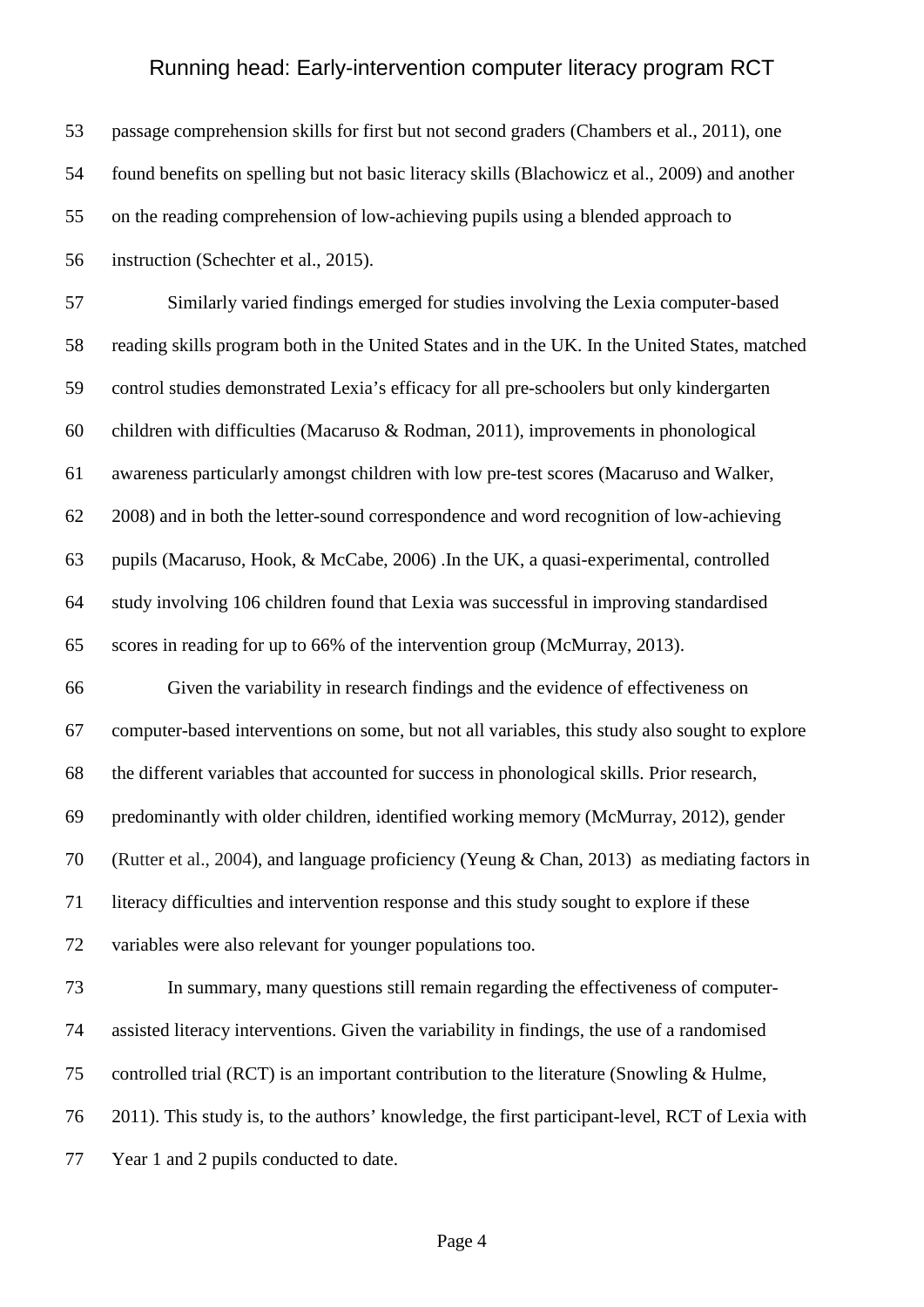| 78 | The first research question sought to test whether the intervention group would show          |
|----|-----------------------------------------------------------------------------------------------|
| 79 | statistically significant improvements in blending, phoneme segmentation and non-word         |
| 80 | reading at T1 when compared to the control group. The second research question sought to      |
| 81 | examine if gains made on the intervention were uniform across all participants and if not, to |
| 82 | determine the factors that would predict participant progress.                                |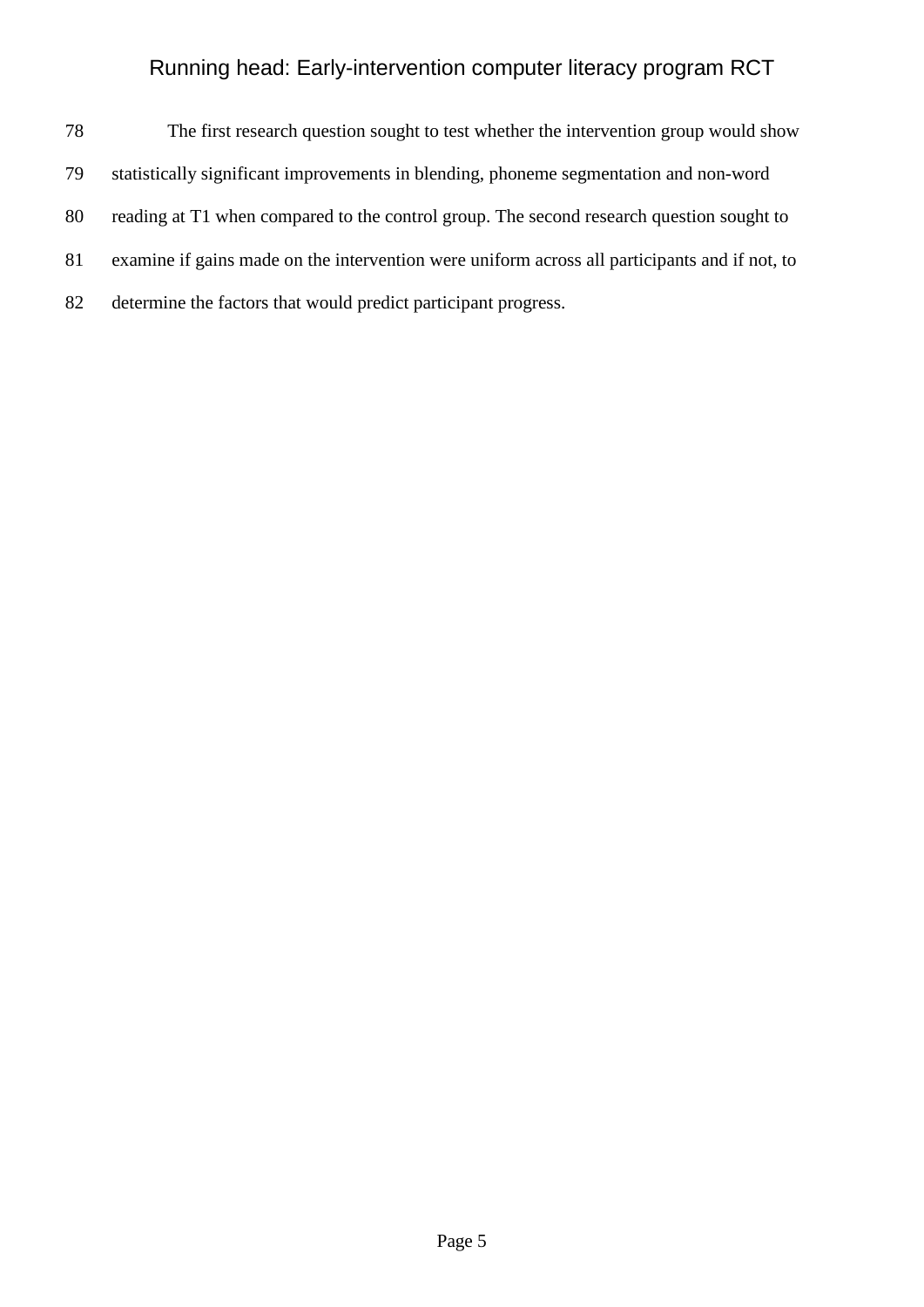**Method**

#### *Trial design*

 This was a parallel-group, randomised controlled trial with a no-treatment, wait-list control group. The study ran from December 2014 to June 2015. Every child who met eligibility criteria agreed to participate in the study (see Figure 1) and were randomised to either the Experimental group (8 weeks of daily 20- to30- min sessions of the intervention) or a Wait- List Control group (standard classroom teaching in line with the statutory Northern Irish curriculum and supplemented with both synthetic and linguistic phonics programs). Children were assessed individually pre-intervention (T0), post-intervention (T1) and at 2-month follow-up (T2) (intervention group only). Ethical approval was given by the School of Psychology Research Ethics Committee at Queen's University, Belfast and written parental consent and verbal pupil assent was provided for all participants.

### *Participants and setting*

 The study took place in two town-based primary schools in Northern Ireland. Schools were chosen based on their ability to provide pupils with access to a multi-computer information and communications technology (or ICT) suite and their focus on raising whole-school literacy levels in their school development plan. School A had a registered pupil population of 250, 46% of whom were eligible for free school meals. School B had a registered population of 547, 44% of whom were eligible for free school meals. The study was run in conjunction with the Educational Psychology Service and the School of Psychology and was overseen by a qualified Educational and Child Psychologist with research experience as lead investigator in school-based randomised controlled trials in the past. In keeping with previous research which showed the benefit for staff training and support on the efficacy of computer- based interventions (Archer et al., 2014), pre-intervention set-up and product introductory tutorials and on-going technical support were provided to both schools by LexiaUK Ltd.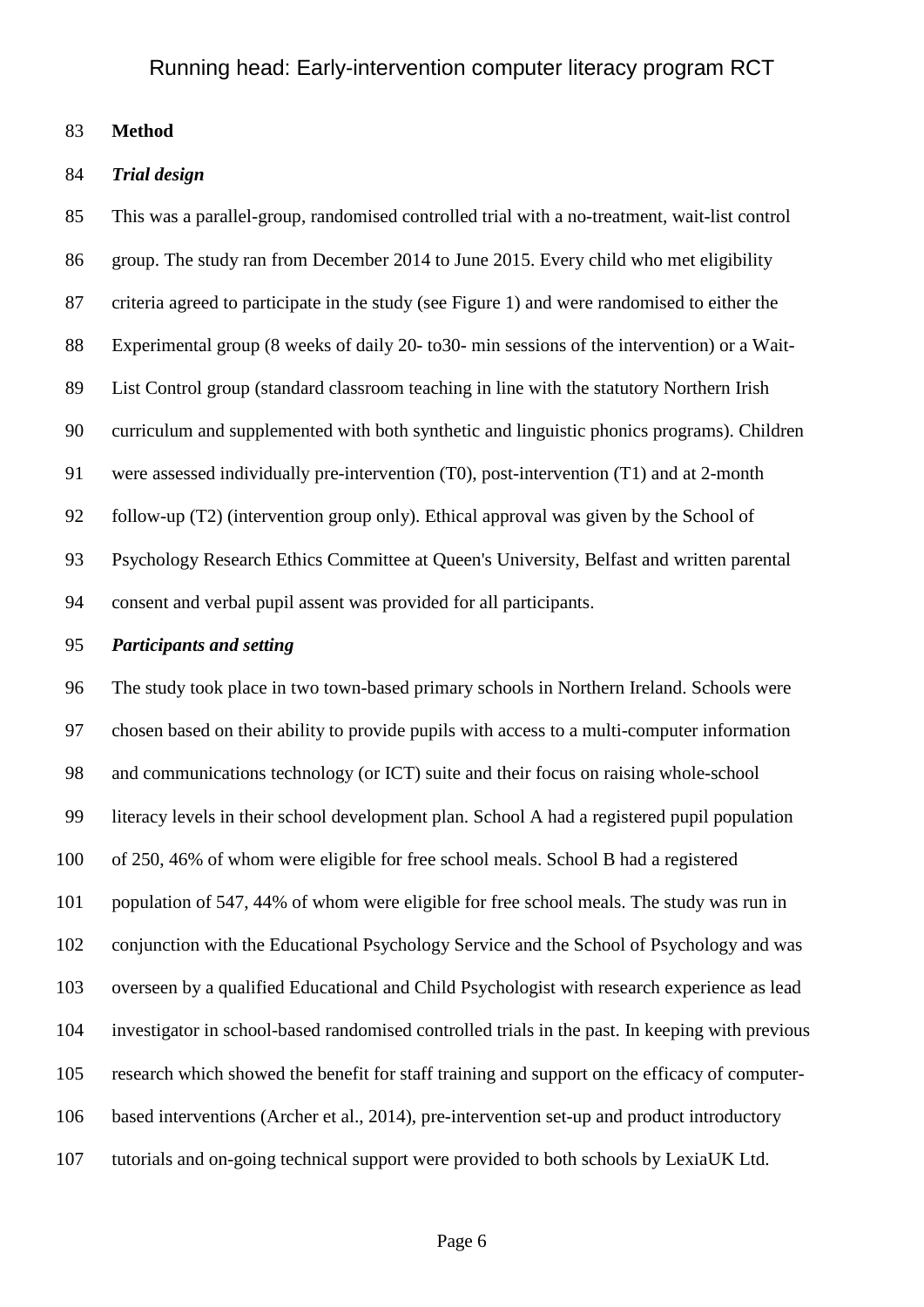| 110 | Participant details are listed in Table 1. 126 children were screened to identify those             |
|-----|-----------------------------------------------------------------------------------------------------|
| 111 | with the weakest reading skills. Inclusion criteria for the study were (1) being in a               |
| 112 | mainstream Year 1 or Year 2 class, (2) having a standard score of 90 or less on any of the          |
| 113 | four subtests of the four Phonological Assessment Battery (PhAB-2) subtests assessed (low           |
| 114 | average to below average range). In Northern Ireland, the compulsory school age is 4.               |
| 115 | Therefore children in Years $1 \& 2$ there are within the same age-range as those in Reception      |
| 116 | & Y1 in England & Wales, and in Pre-kindergarten and Kindergarten in North America.                 |
| 117 | Exclusion criterion was having scores of zero on all four subtests (due to concerns about floor     |
| 118 | effects). The 14 excluded pupils were then offered a more intensive, separate program of            |
| 119 | literacy support. To keep the trial naturalistic, children with English as an Additional            |
| 120 | Language or pupils on the school's SEN register were not excluded. Of the 126 children              |
| 121 | screened, 98 met inclusion criteria and all were invited to participate in the RCT study. All       |
| 122 | agreed and provided parental consent. The pupils ranged in age from 4 to 6 ( $\bar{x}$ = 63 months, |
| 123 | $SD = 9.5$ ).                                                                                       |

 Based on the post-intervention group outcome means in a quasi-experimental study of Lexia in Northern Ireland (McMurray, 2012) we calculated the minimum sample size to adequately power the study to be 40 per group, at a power level of 0.80 and an alpha value of 0.05 (ClinCalc.com).

### *Procedure*

 Classroom assistants and the school SENCo were trained by the second author in the administration of the PhAB-2 (Gibbs & Bodman, 2014) in the week prior to the scheduled testing. During this training, staff were provided with video tapes of standardised 132 administration, and were given an opportunity to administer the four subtests and have any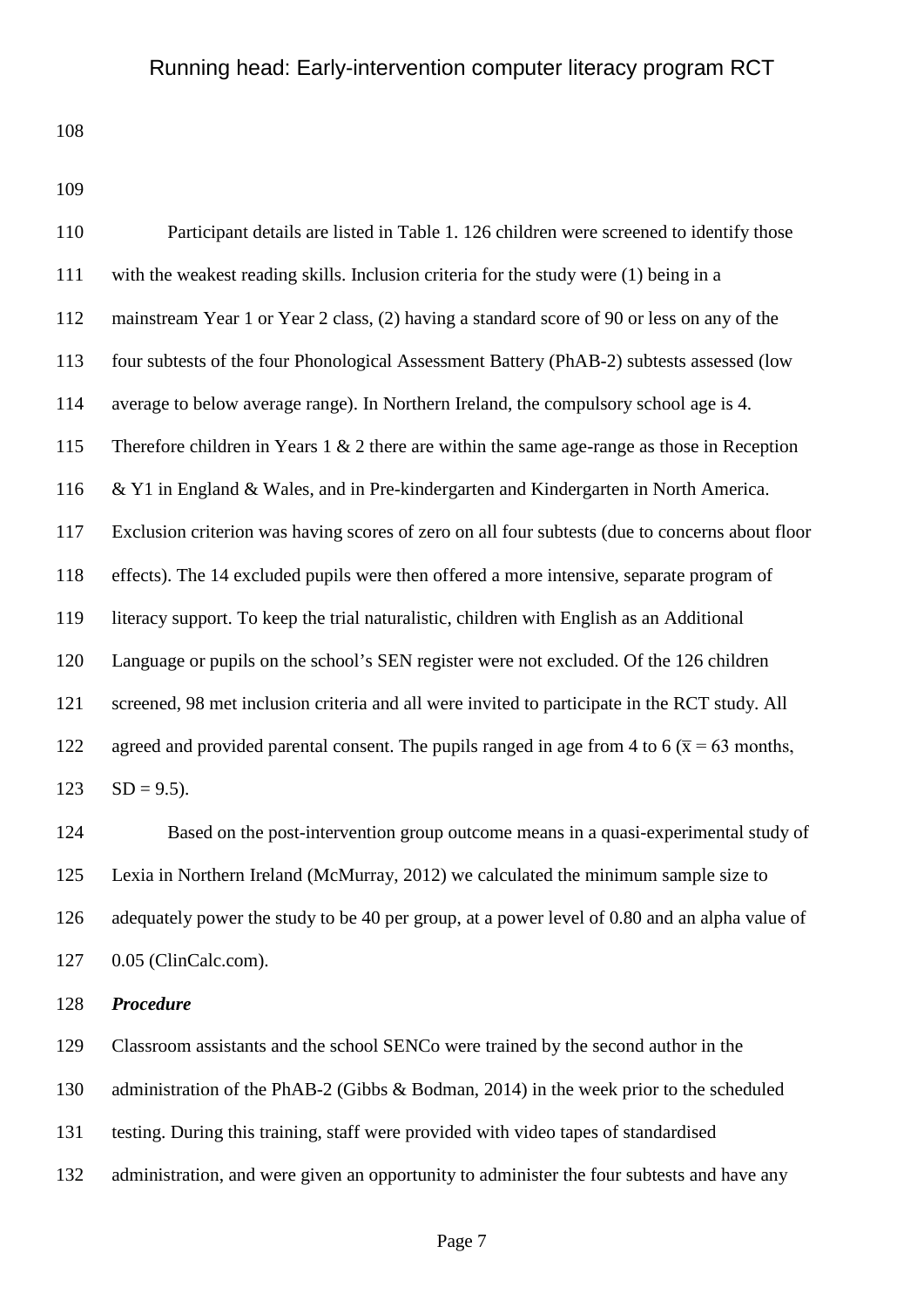questions on test administration answered. The importance of consistency was stressed and assessors were observed administering the subtests to ensure consistency of administration across assessors.

 Tests were administered over three days in December (T0), April (T1) and June (T2) in private reading rooms in each school to keep disruptions and external noise to a minimum. To ensure consistency throughout the intervention, data collection at each time period was allocated to the same assessor. The first author enrolled participants while the second author used simple randomisation to generate the allocation sequence [\(www.random.org\)](http://www.random.org/) and assigned participants to the two groups. There were no changes to the methods or outcomes after trial commencement and the trial proceeded as per the protocol.

### *Measures*

 To assess phonological skills the Phonological Assessment Battery, Second Edition (PhAB- 2) were used. The PhAB-2 was chosen because (a) it was recently standardised for the age range of interest (b) it measures both phonological processing (e.g. blending subtest) and phonological production (e.g. non-word Reading)(c) it provides standardised scores of Phonological Working Memory (we were interested in seeing if this variable could predict improvements made on the intervention over time) (d) it contains a standardised protocol for both test administration and scoring, detailed in the test manual (Gibbs & Bodman, 2014) . We used four subtests on the PhAB-2: Blending subtest (combining sounds to make a spoken 152 word e.g.  $/k/(\mathcal{R}^2, \sqrt{t}) = \text{cat}$ ), Phoneme Segmentation subtest (separating spoken words into 153 their constituent phonemes e.g. car =  $/k/ + \sqrt{\frac{a_v}{l}}$  The retroflex ('r-coloured') version of this phoneme is provided here as in Northern Ireland the majority of regional dialects are rhotic. In addition, the Phonological Working Memory subtest (repeating a series of non-words e.g. narraf) and Non-Word Reading subtest (decoding unfamiliar strings of letters as sounds that might form a word e.g. tib) were administered also. In line with McMurray (2013) eligibility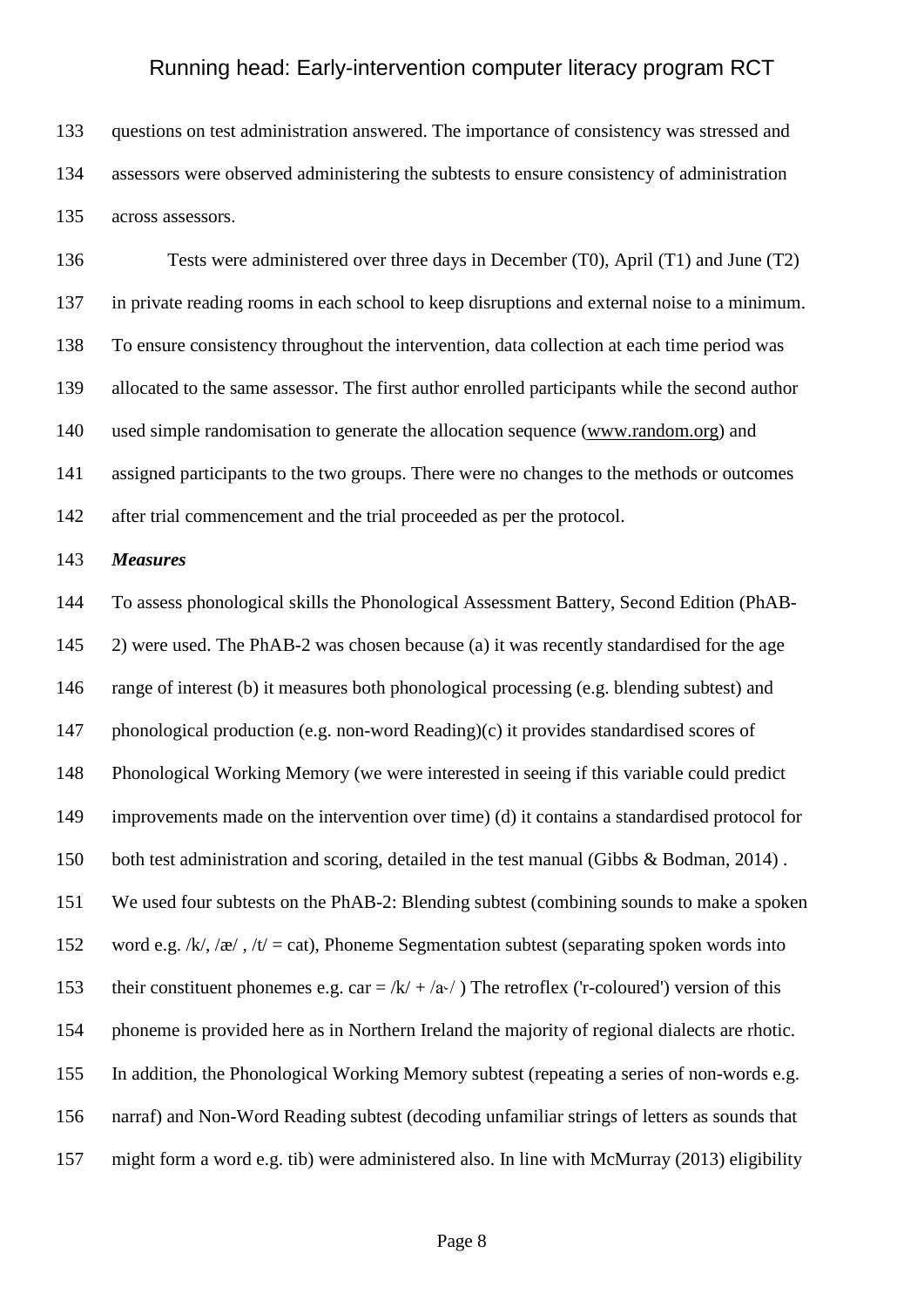criteria were set as having a standard score of less than 90 on any of the variables measures at T0 and improvements over time were measured using raw score changes. This was done because it was felt that raw scores were a more objective measure of change in outcomes over time than standardised scores with populations at the lowest end of the normative sample range.

 In 2013, the PhAB-2 was standardised with a sample of 773 (4- to 11-year-olds) children in England, Scotland and Wales (Gibbs & Bodman, 2014). Internal consistency for the four subtests used ranged from .76 (Phonological Working Memory) to .96 (Blending). Evidence of construct validity was shown in increases of score with age and inter-correlations between the PhAB-2 Primary tests, while strong correlations of 0.721 and 0.738 were found between the test of non-word Reading and the York Assessment of Reading Comprehension and Single Word Reading Test, respectively.

#### *Intervention*

 The intervention group received daily, individual, adult-supervised, 20-30 minute blocks of 172 computer-based support on Lexia Reading Core5 program for 8-weeks ( $\bar{x}$  = 647.51 minutes, SD = 158.21). Lexia was chosen due to its growing use in UK schools by children with literacy needs and English as an Additional Language (www.lexiauk.co.uk) and its preliminary research findings suggesting its effectiveness (Brooks, 2013, 2016). This reading skills program allows pupils to work independently in a structured, sequential manner. When pupils log-on to Lexia for the first time, they take an Auto Placement test to determine their level and then progress through graded exercises in phonological awareness, phonics, fluency, vocabulary and comprehension. However, to ensure even progress, the Lexia program blocks advancement to higher levels until a prescribed set of minimum units in all five areas are completed correctly. In addition to tracking the time an individual child spends on Lexia it also tracks the number of units each child correctly completes and flags areas of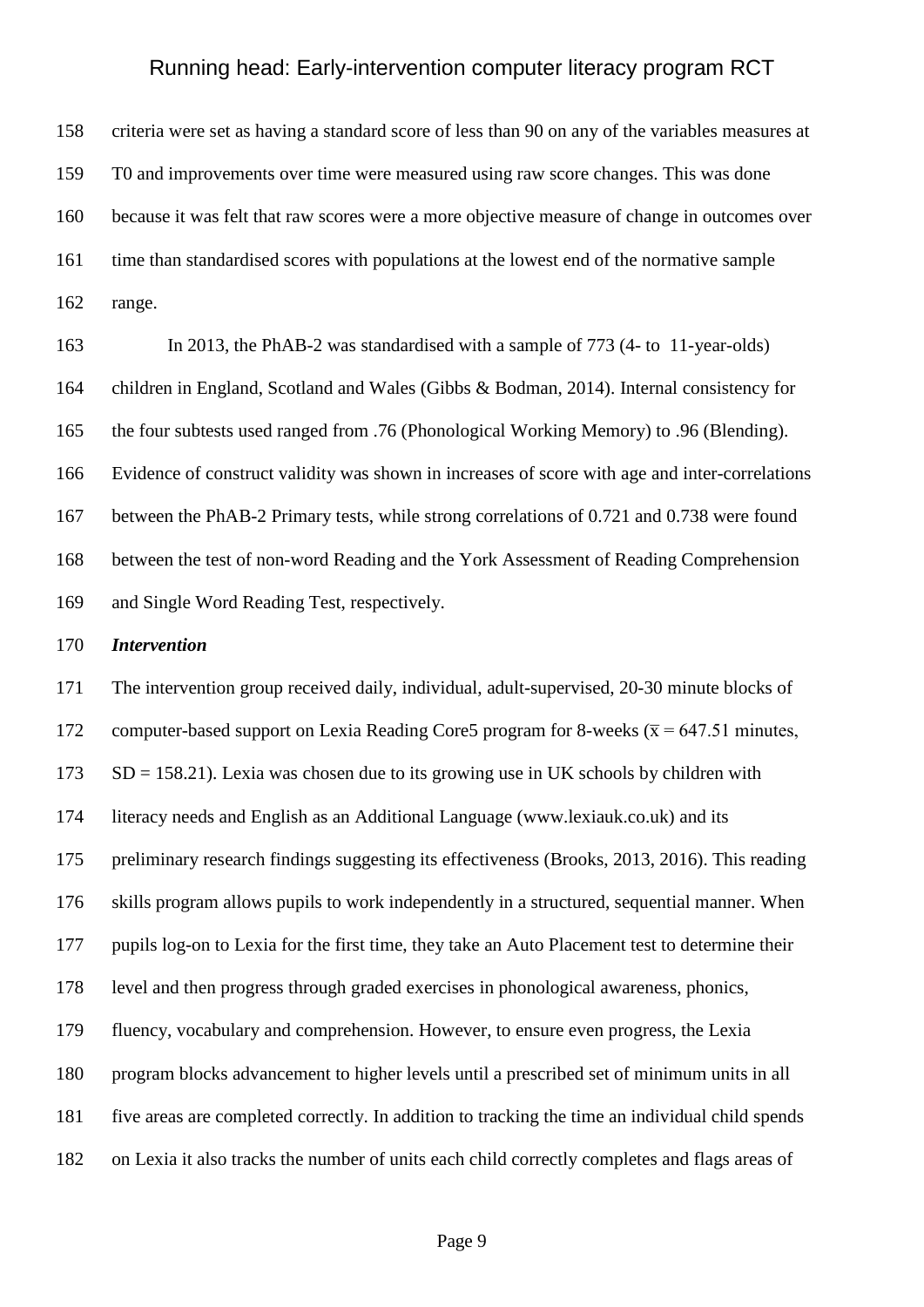difficulty where a pupil fails to grasp a concept or make progress despite access to additional activities to remediate this difficulty. The Lexia program targets skills in rhyming, blending and segmenting, letter-sound correspondence, 'b', 'd', 'p' confusable letters, short and long vowels, spelling rules, high-frequency sight words, fluency, vocabulary development, timed silent reading and listening and reading comprehension.

The Lexia online program can be supplemented with offline, teacher-led resources for

individual or small group instruction. Lexia lessons consist of structured, teacher-delivered

lessons which are designed to address skills based on performance on the online activities, as

identified by the teacher using online reports generated by the program. Skill Builders are

offline, pencil and paper activities which can be completed at the end of each online activity.

These are designed to complement and extend work completed through the online Lexia

program. This study examined use of the online Lexia program only.

### *Data Analysis*

To control for baseline differences between the intervention and wait-list control group, an

Analysis of Covariance (ANCOVA), controlling for baseline scores was used and partial eta

198 squared  $(n^2)$  and Cohen's d effect sizes were recorded.

Comparisons between the intervention group and control group were conducted at T0

(baseline testing)and T1 only. Results indicated equivalent performance at baseline testing.

The control group received their intervention after T1 analysis was conducted and

- demonstrated the effectiveness of the intervention.
- Repeated measures ANOVAs were used to measure within subject effects for the intervention group on all three variables over time from T0 to T1 and then at T2 while linear regression analysis was used to identify the demographic, procedural and baseline variables that could predict improvements in phonological skills.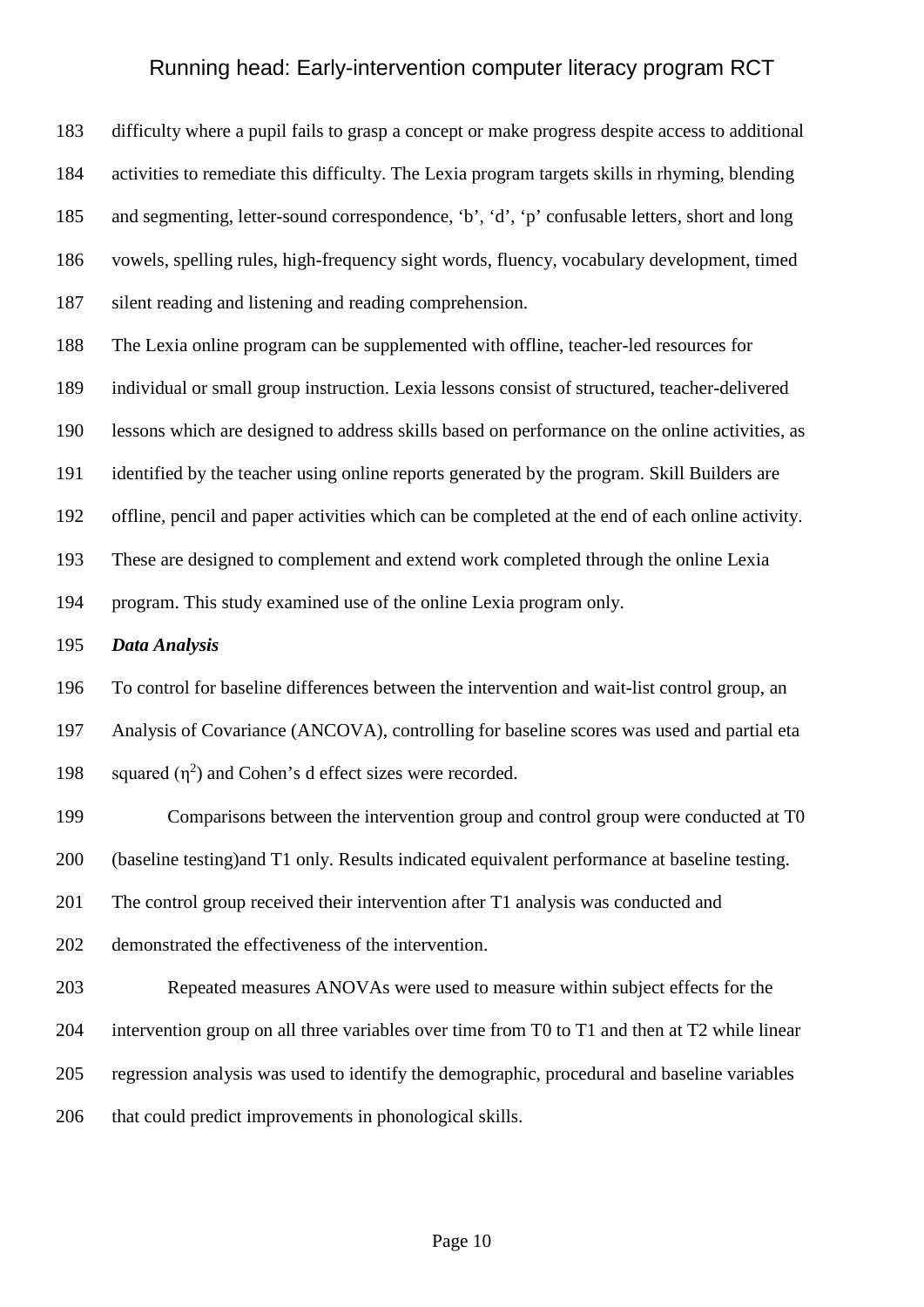- Four pupils were unable to be tested at T1 and 4 pupils from the Intervention Group
- were unable to be tested at T2 but were included in the outcome analysis (intention-to-treat
- analysis. Except in the case of the participants mentioned above who were absent for T1 or
- T2 testing, there were no other missing values in this study. Bonferroni adjustment of
- significance levels was applied for all multiple comparisons (p < 0.0167). Statistical analyses
- were conducted using IBM SPSS version 22 (IBM, 2013).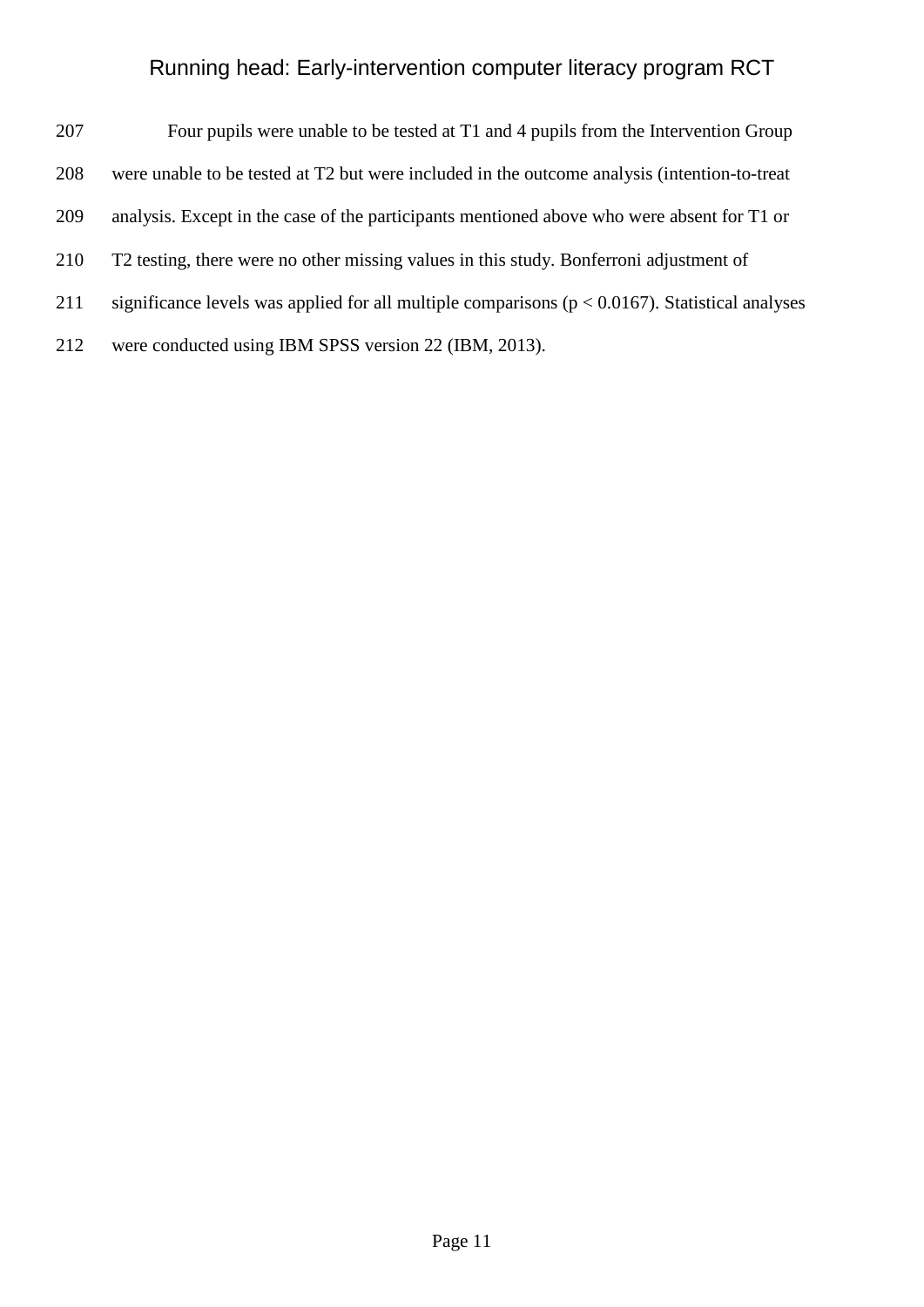**Results**

#### *Baseline Characteristics*

 Baseline characteristics of participants in the two groups are presented in Table 1. Randomisation resulted in no significant difference on age, gender, year group, English as an Additional Language status (or EAL status) or any T0 measure. Recruitment began in December 2014, with T1 testing in April 2015 and P2 testing in June 2015. The trial was ended after the intervention group had received one block of intervention support. Two pupils discontinued the intervention (due to difficulties using a mouse and frustration and anxiety caused by this and the other one due to poor attendance) having accessed 23 and 51 minutes respectively. However, in order not to compromise the integrity of the randomisation, the pupils' scores were still included in T1 and T2 analysis of the intervention group. Meanwhile, three pupils at T1 and four pupils from the intervention group at T2 were absent on the day of testing and their scores were included using a 'last value carried forward' method. Prior to analysis, scatterplots were used to measure linearity and Levene's test indicated homogeneity of variance for all variables. An ANCOVA (co-varying for baseline scores) found that the Lexia Intervention 230 group were better able to blend sounds,  $F(1,95) = 6.50$ ,  $p = .012$ , partial  $\eta^2 = 0.064$  and read 231 nonsense words,  $F(1,95) = 7.20$ , p = .009, partial  $\eta^2 = .070$  than the wait-list control group 232 after the intervention with medium effect sizes reported ( $n^2 > .0588$ ) (see Table 2). Furthermore, these gains were maintained at T2 with Repeated Measures ANOVAs

(see Table 3) demonstrating an 'Intervention Over Time' effect for the Lexia group on all

235 blending, phoneme segmentation and non-word reading respectively,  $F(2,47) = 27.09$ ,  $p <$ 

236 .001, partial  $\eta^2 = .535$ , F(2,47) = 30.70, p < .001, partial  $\eta^2 = .566$  and F(2,47) = 22.88, p < 237 .001, partial  $\eta^2 = .493$ .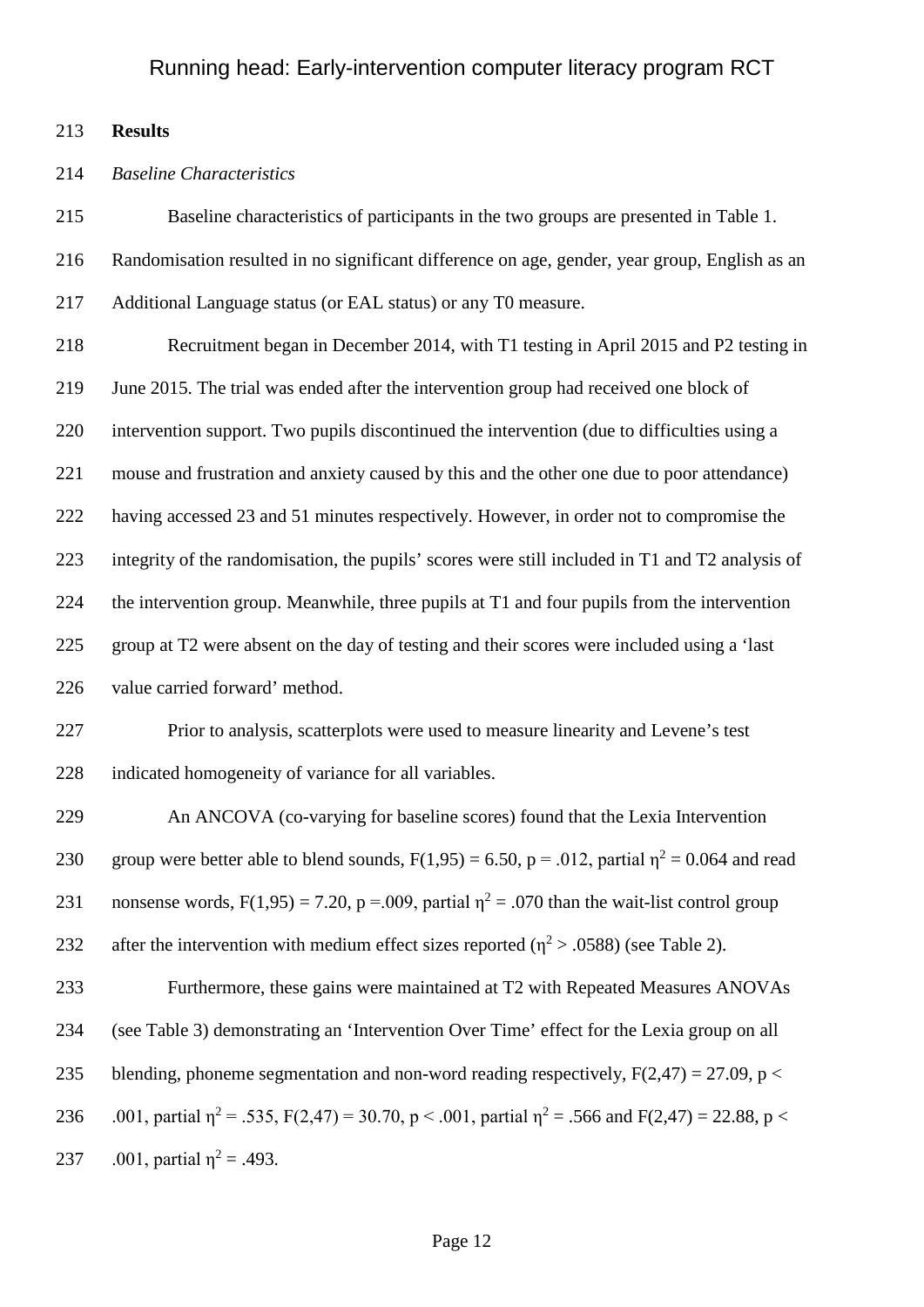| 238 | Inspection of the data of the intervention group at T1 testing indicated that the gains      |
|-----|----------------------------------------------------------------------------------------------|
| 239 | made by the intervention group as a whole were not evenly distributed and that 35% of the    |
| 240 | intervention group (17/49) made no improvements on two out of the three outcome variables.   |
| 241 | Regression analysis (see Table 4) indicated that phonological working memory scores          |
| 242 | successfully predicted improvements in blending scores in the Lexia group ( $p = .001$ ).    |
| 243 | Meanwhile, the intervention was shown to be equally successful for boys and girls, pupils    |
| 244 | from School A or School B, pupils who had English as a first or as an additional language or |
| 245 | pupils that spent a large or small amount of time on the intervention.                       |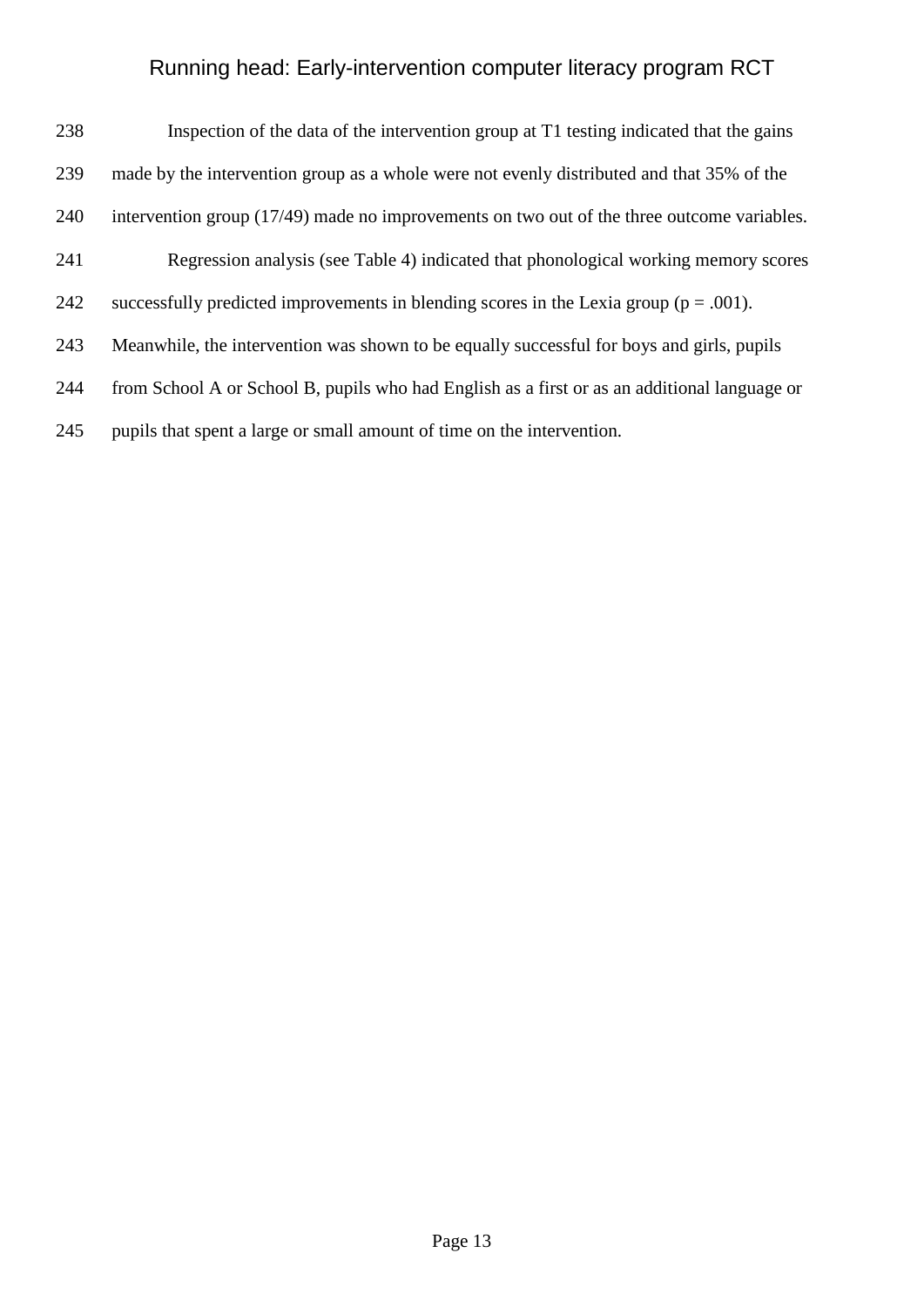### **Discussion**

#### *Interpretation*

 This RCT supports the findings of previous quasi-controlled studies, which found that Lexia can be effective in helping reading delayed children (Macaruso et al., 2006) and children with literacy difficulties linked to phonological deficits (McMurray, 2013). It adds to the growing evidence basis for the effectiveness of both early-intervention (Hatcher et al., 2006; Macaruso and Walker, 2008; Schwartz, 2005;) and computer-based literacy programs (McMurray, 2013, Shannon et al., 2015). However, unlike previous studies, this study tested the effectiveness of a phonics-based computer-based literacy program with children in their first and second year of school, using an RCT, which makes these findings an important addition to the field of early-intervention, literacy support programmes.

 Secondly, while the intervention was shown to improve blending and non-word reading skills, it was less effective for phoneme segmentation skills. This is in line with previous research which found that the kindergarten Lexia group made greater progress than 260 the control group on reading accuracy but not on phoneme segmentation (Macaruso & Walker, 2008). One hypothesised explanation for this lack of evidence is visual channel overload (Sakar & Ercetin, 2005). Visual channel overload occurs when verbal, auditory and visual information obtained from a text becomes too much for a person's working memory to process. Although all of the subtests in this study were administered orally, phoneme segmentation was the only subtest which contained both aural and visual input.

 Thirdly, although nearly twi-thirds of the intervention group found the Lexia intervention to be beneficial, 35% of this group failed to make progress despite access to this intensive phonics-based intervention. This finding of a significant minority of children whose literacy difficulties are persistent despite remediation was also found in both the McMurray (2013) and Hatcher et al. (2006) studies and offers further evidence for the obstructive role of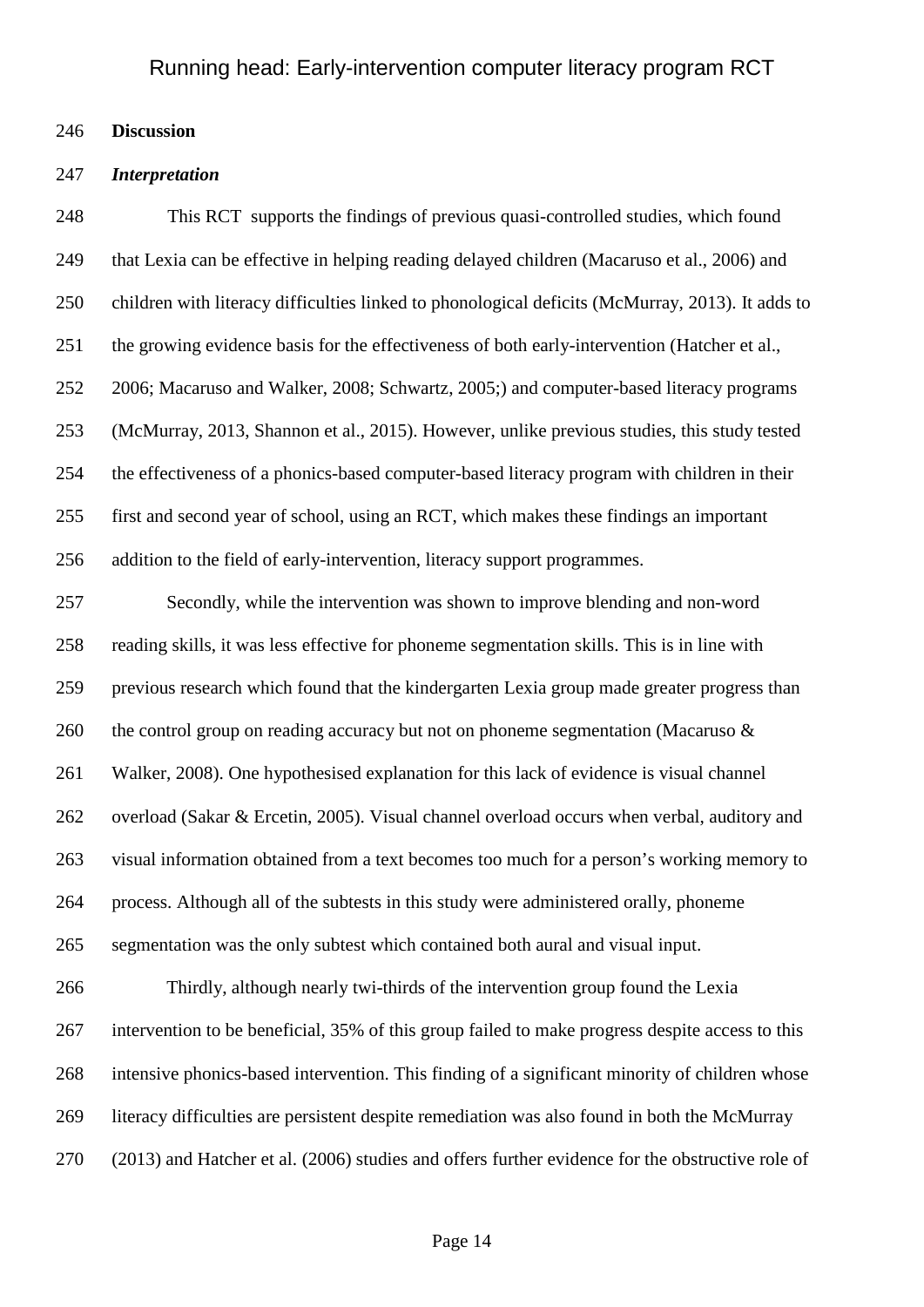working memory deficits in early literacy acquisition (Alloway et al., 2005; McMurray, 2013). It also demonstrates the importance of a multi-modal literacy intervention where ICT is supplemented by the mediation of a skilled adult (Brooks, 2013) who can remediate pupil-specific literacy problems identified by the ICT program.

 Finally, the finding that time spent on the program was not a significant predictor of outcome is in line with the finding of McMurray (2013). McMurray (2013) also found that time spent on Lexia did not significantly contribute to the amount of variance in final reading scores. Instead, the findings of the present study and those of McMurray (2013) indicate that children's progress on the Lexia program contributed to the amount of variance in final reading scores, as indicated in McMurray's study by level and in the present study by score. The present authors postulate that a ceiling period of time can be reached within a session and once this is reached a pupil cannot make more progress within a session. This suggestion is strengthened by the views of the children in McMurray's (2013) study who note that they reach a point where they become 'stuck' on a Level. The authors also postulate that the optimal period of time spent on the program is likely to be developmentally appropriate and in line with a child's attention span, and individual differences.

### *Limitations*

 This current study had some important limitations. Firstly, it used a wait-list control design which meant that only within-treatment effects were available at T2. This decision was taken because the authors felt an ethical responsibility to provide literacy support to the wait-list control group identified with literacy difficulties as soon as we possibly could. Given the restricted time-frame of the study and the restricted access to individual user licences from Lexia for the duration of the study, the only available time to provide the wait-list group with support was after the intervention group had received their 8-week block.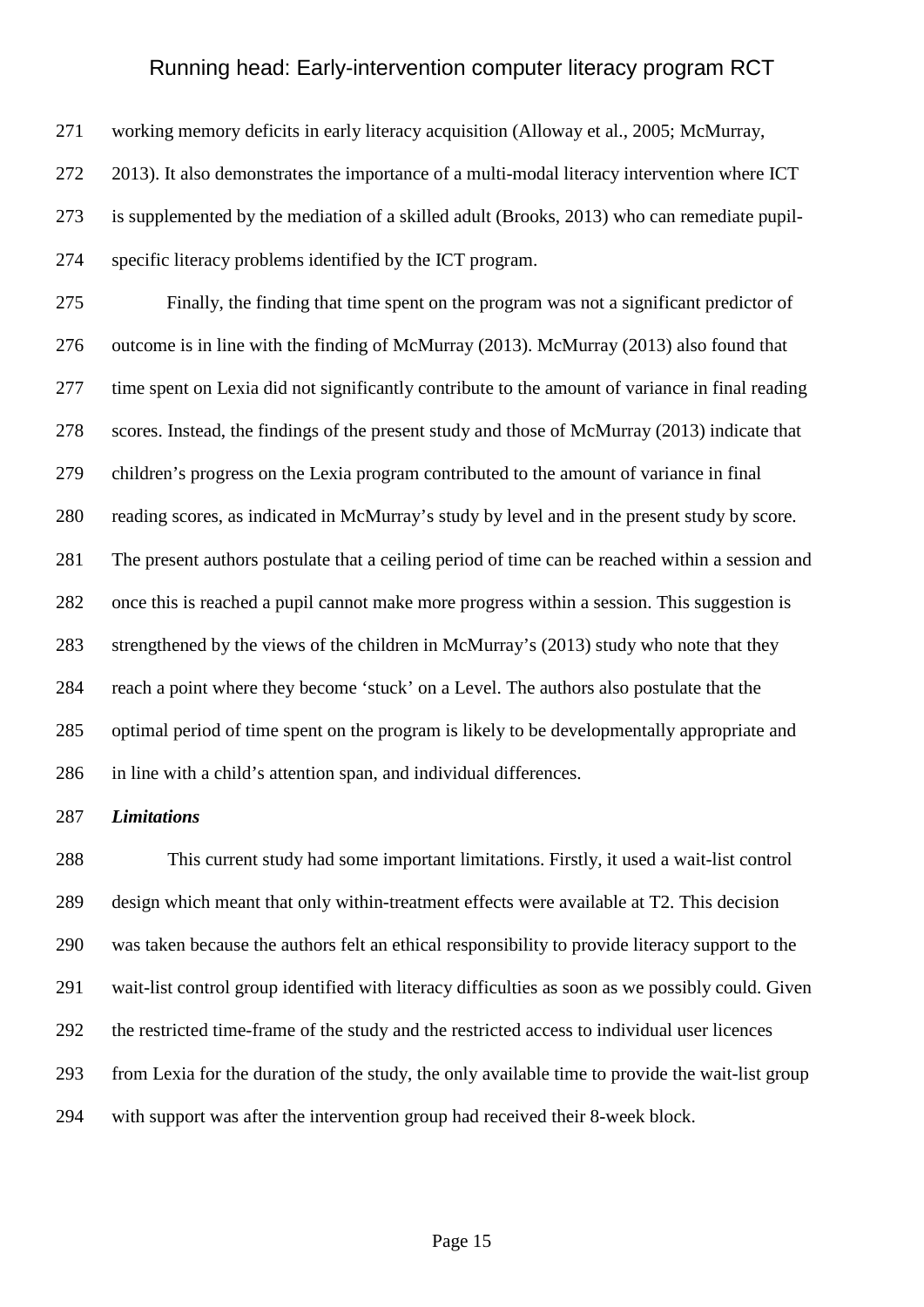The restricted time-frame for the study also limited the length of time available for follow-up. While the authors accept a 2-month timeframe falls short of the 6- to 24- month follow-up of other literacy intervention studies (Duff et al., 2014), we felt that it was better to include a follow-up test at least equivalent to the length of time of the intervention in order to monitor progress or fall-back.

 Thirdly, participants did not access the adult-mediated support using the scripted lesson plans (Lexia Lessons) and practice worksheets (Skill Builders) generated by the Lexia program to help pupils who had not grasped a literacy concept being taught electronically. This was an omission, which occurred due to timetable limitations, but which could be planned for in future research through an examination of the use of these supplementary resources in conjunction with the online program. Importantly, the role of the teacher must be stressed in critically evaluating the most effective use of any such resources at an individual pupil level. This may be particularly important given the growing evidence of the impact of adult-mediation in determining the success of computer-based programs (Brooks, 2013; Savage et al., 2010). Whilst the present results are positive in terms of the efficacy of the progam for the majority of participating children, it may be noted that the expertise and critical professional judgement of the class teacher is likely to be a crucial factor in its most effective deployment.

### *Generalisability*

 Despite the limitations above, the study had many important strengths. Firstly, it sought to subject well-intentioned educational practices to vigorous evaluation (Duff et al., 2014) using practitioner-led evidence-based research. The study adopted the most rigorous research method available (Snowling & Hulme, 2011), something sorely lacking in the field of literacy interventions (Brooks, 2013, Snowling & Hulme, 2011). To improve the external validity of the study, children with English as an Additional Language and pupils on the SEN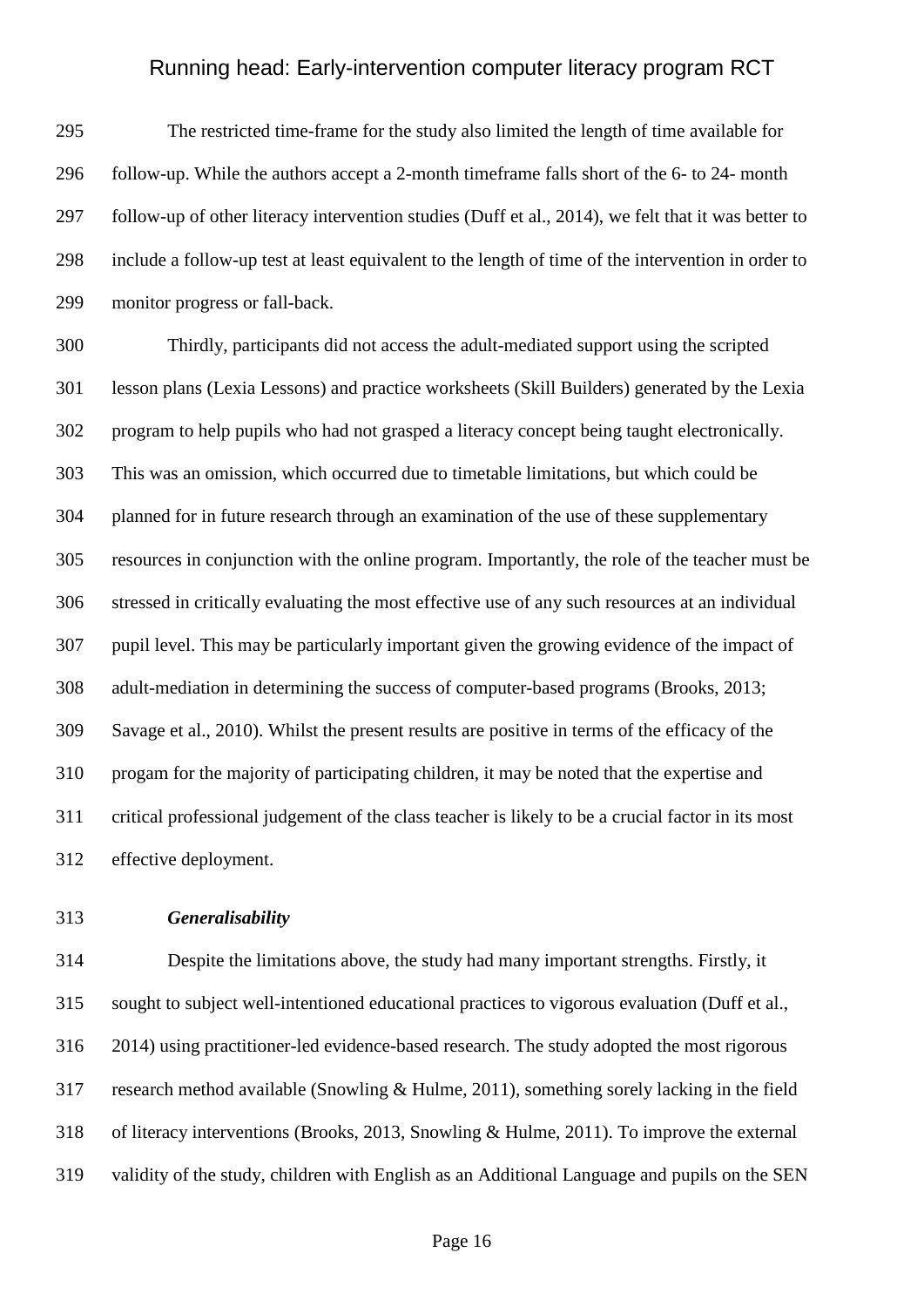register were also included. The study sought to target literacy difficulties as early as possible, something that research has identified as both achievable (Hatcher et al., 2006) and cost-beneficial (Allen, 2011).

 With recent cuts in school budgets, pupils are now less likely to access within school literacy support, placing an even greater strain on external literacy support services, lengthening waiting lists and further delaying access to much needed assistance. Although not a panacea for all literacy difficulties, computer-based interventions can provide a strategic opportunity for children to access early-intervention, intensive, phonics-based support in a format that children report to be enjoyable and motivating (McMurray, 2012). If literacy difficulties are caused by underlying phonological deficits in the absence of significant working memory deficits, access to computer-based support could just provide the literacy boost some children need to catch-up with peers and access class-based literacy instruction. This prevents difficulties becoming entrenched and offers a quick and early solution allowing classroom literacy learning to continue.

 Future research is needed to examine which components of the Lexia Reading Core5 program are most successful in boosting phonological and letter-sound knowledge, the impact of additional adult mediation on progress made on the program, the impact of Lexia on subsequent reading and spelling skills of participants and whether progress in phonological skills is sustained by children engaging with this computer based intervention over a longer period of time.

*Conclusion*

 This RCT demonstrated that a computer-based, early intervention literacy program boosted the phonological skills of children, resulting in significantly higher performance on blending and non-word reading tasks as compared with the control group. Furthermore, these gains in performance were maintained by the intervention group when assessed again at 2-month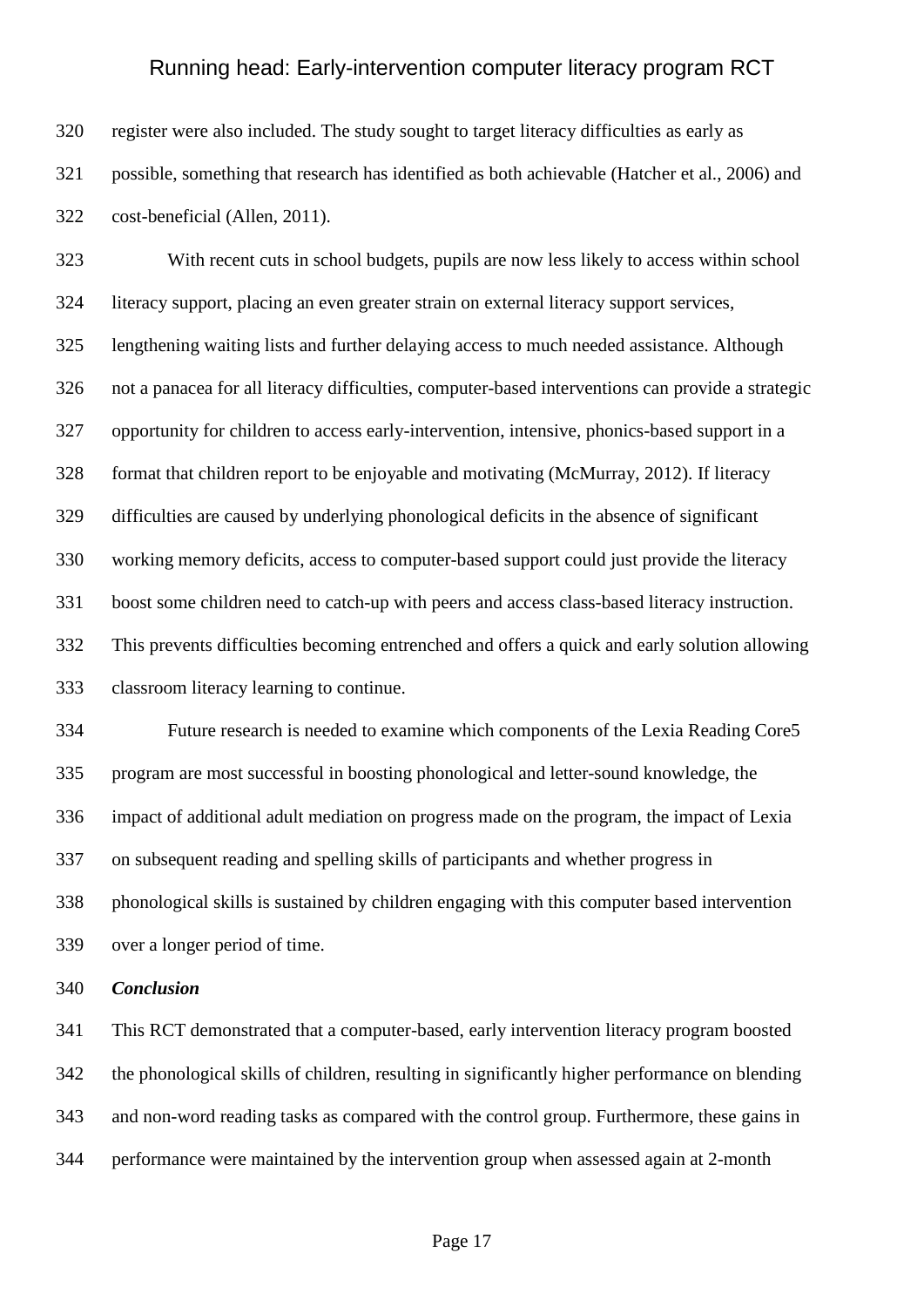follow-up. However, *post-hoc* analysis showed that effect sizes were small and that gains made by the intervention group were not spread evenly across participants with approximately 35% of the intervention group failing to make significant gains despite access to the intervention. Future research should investigate the cognitive factors impacting on the performance of children who are not seen to make progress on such interventions. In considering why this may be the case, it may be noted that multiple regression analysis conducted for this research indicated that pre-intervention phonological working memory scores were a key predictor of gains made within the intervention group. The findings overall show promising initial results from a randomised controlled trial of a computer-based literacy intervention for young children.

 However, it also demonstrates that while a majority of children involved will make progress, there are significant minorities of children who do not make gains on this type of program, which has been reported elsewhere in the literature (McMurray, 2012; Hatcher et al., 2006).

 Finally, in deciding whether or not to utilise such a program with a pupil, practitioners may wish to consider phonological working memory scores when deciding on the specific literacy support package offered to struggling pupils, as pre-intervention phonological working memory scores were seen to be a key predictor of gains made in reading skills within the intervention group.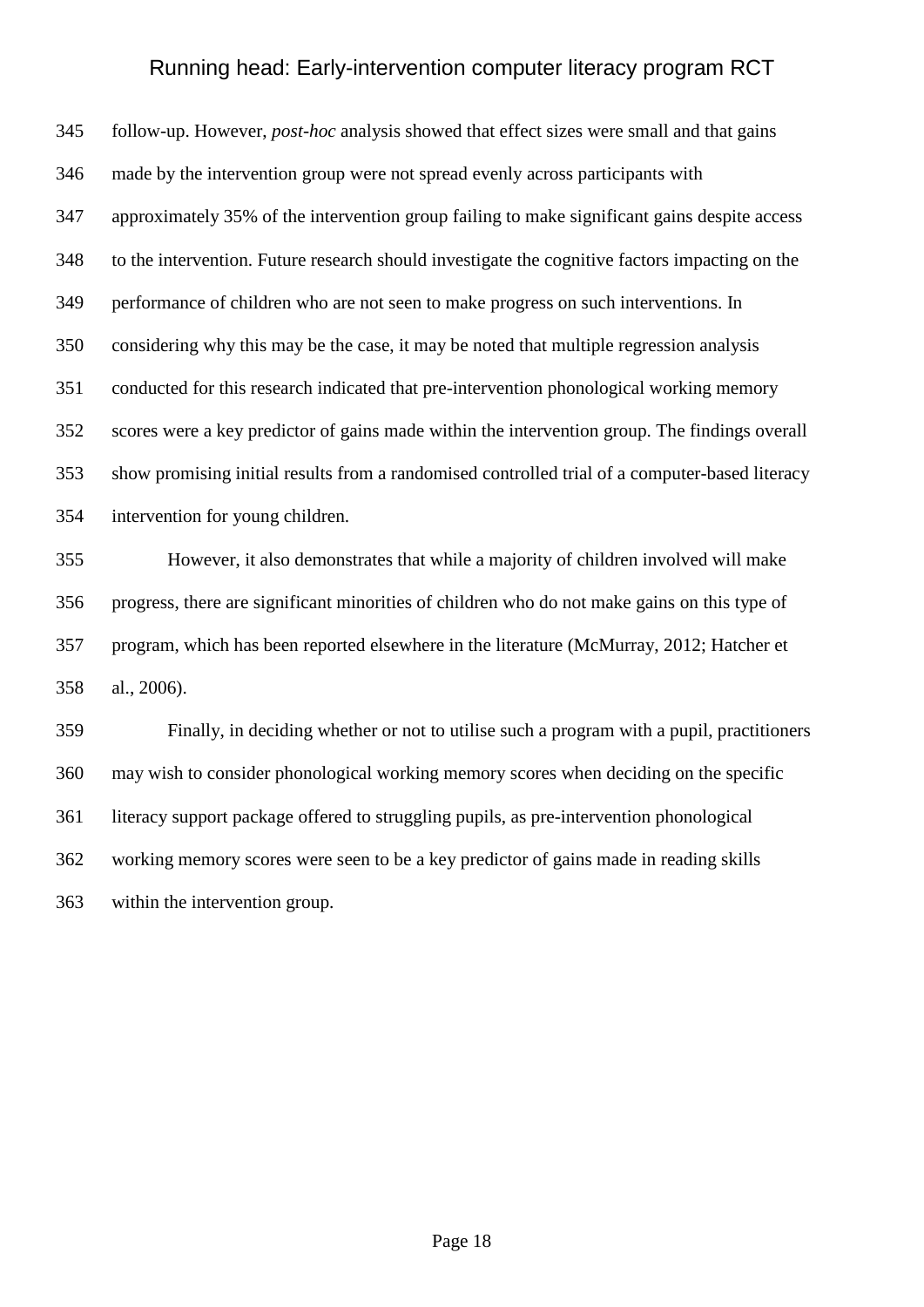### **REFERENCES**

- 1. Allen, G. (2011). *Early Intervention, The Next Steps: An Independent Report to Her Majesty's Government*. The Stationery Office.
- 2. Alloway, T. P., Gathercole, S. E., Adams, A. M., Willis, C., Eaglen, R., & Lamont, E.
- (2005). Working memory and phonological awareness as predictors of progress towards
- early learning goals at school entry. *British Journal of Developmental Psychology*, *23*(3),
- 417-426. DOI: 10.1348/026151005X26804
- 3. Archer, K., Savage, R., Sanghera-Sidhu, S., Wood, E., Gottardo, A., & Chen, V. (2014).
- Examining the effectiveness of technology use in classrooms: A tertiary meta-analysis.

*Computers & Education*, *78*, 140-149. [DOI:10.1016/j.compedu.2014.06.001](http://dx.doi.org/10.1016/j.compedu.2014.06.001)

- 4. Blachowicz, C. L., Bates, A., Berne, J., Bridgman, T., Chaney, J., & Perney, J. (2009).
- Technology and at-risk young readers and their classrooms. *Reading Psychology*, *30*(5),

387-411. DOI: 10.1080/02702710902733576

- 5. Boscardin, C. K., Muthén, B., Francis, D. J., & Baker, E. L. (2008). Early identification
- of reading difficulties using heterogeneous developmental trajectories. *Journal of*
- *Educational Psychology*, *100*(1), 192. DOI: [10.1037/0022-0663.100.1.192](http://psycnet.apa.org/doi/10.1037/0022-0663.100.1.192)
- 6. Brooks, G. (2016). What works for children and young people with literacy difficulties:-
- 381 The effectiveness of intervention schemes  $(5<sup>th</sup>$  ed.). The Dyslexia-SpLD Trust.

7. Brooks, G. (2013). What works for children and young people with literacy difficulties:-

383 The effectiveness of intervention schemes  $(4<sup>th</sup>$  ed.). The Dyslexia-SpLD Trust.

- 8. Campuzano, L., Dynarski, M., Agodini, R., & Rall, K. (2009). Effectiveness of Reading
- and Mathematics Software Products: Findings From Two Student Cohorts. NCEE 2009-
- 4041. *National Center for Education Evaluation and Regional Assistance*.
- 9. Chambers, B., Slavin, R. E., Madden, N. A., Abrami, P., Logan, M. K., & Gifford, R.
- (2011). Small-group, computer-assisted tutoring to improve reading outcomes for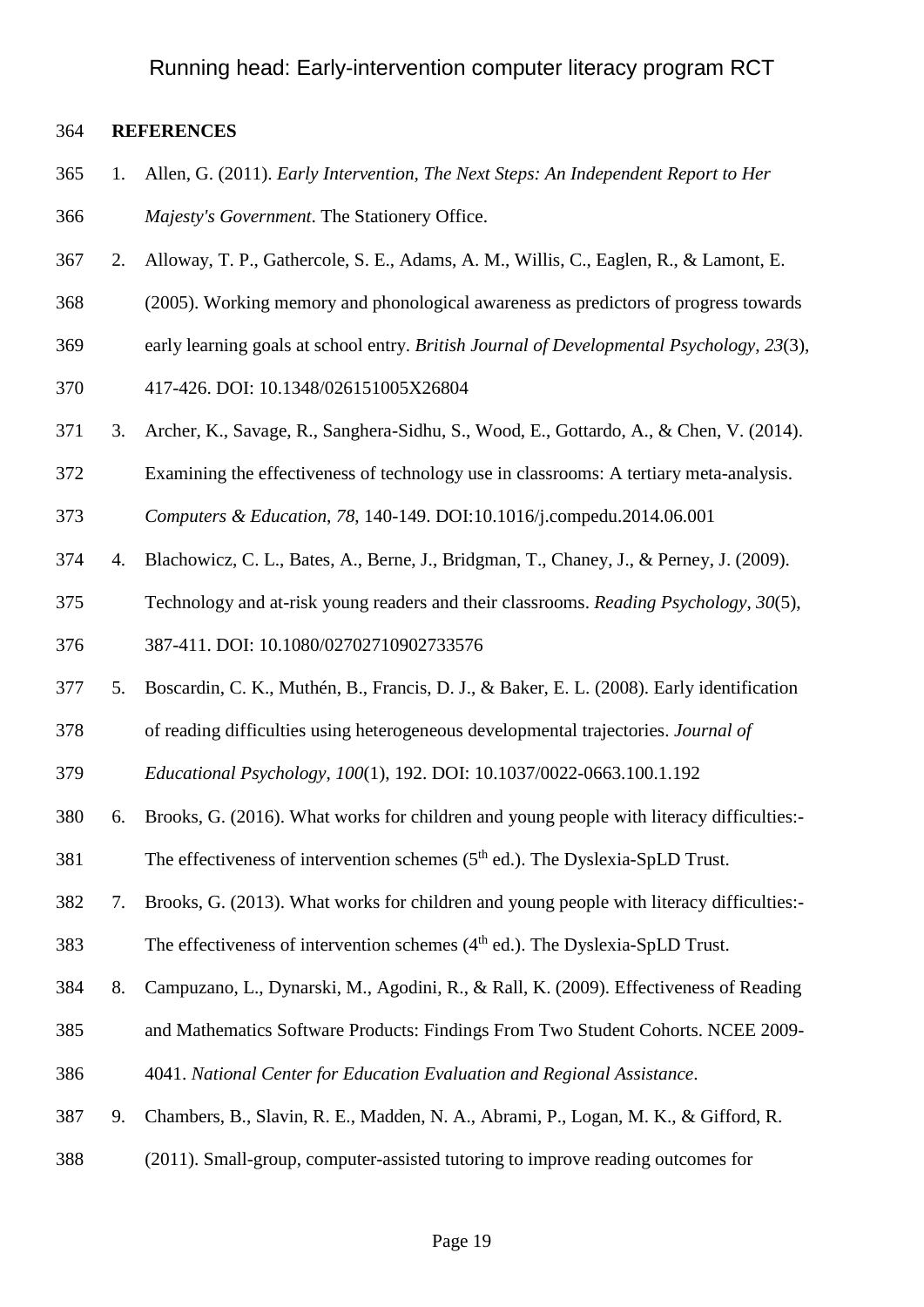- struggling first and second graders. *The Elementary School Journal*, *111*(4), 625-640.
- DOI: 10.1086/659035
- 10. Cheung, A. C., & Slavin, R. E. (2013). Effects of Educational Technology Applications
- on Reading Outcomes for Struggling Readers: A Best-Evidence Synthesis. *Reading*

*Research Quarterly*, 48(3), 277-299. DOI: 10.1002/rrq.50

- 11. Duff, F. J., Hulme, C., Grainger, K., Hardwick, S. J., Miles, J. N., & Snowling, M. J.
- (2014). Reading and language intervention for children at risk of dyslexia: a randomised
- controlled trial. *Journal of Child Psychology and Psychiatry*, *55*(11), 1234-1243. DOI:
- 10.1111/jcpp.12257
- 398 12. Gibbs, S., & Bodman, S. (2014). Phonological Assessment Battery ( $2<sup>nd</sup>$  ed.). London: GL Assessment.
- 13. Hatcher, P. J., Hulme, C., Miles, J. N., Carroll, J. M., Hatcher, J., Gibbs, S., ... &
- Snowling, M. J. (2006). Efficacy of small group reading intervention for beginning
- readers with reading‐delay: a randomised controlled trial. *Journal of Child Psychology*

*and Psychiatry*, *47*(8), 820-827. DOI: 10.1111/j.1469-7610.2005.01559.x

- 14. Lankshear, C., & Knobel, M. (2003). New technologies in early childhood literacy
- research: A review of research. *Journal of Early Childhood Literacy*, *3*(1), 59-82. DOI:
- 10.1177/146879.84030031003
- 15. Macaruso, P., Hook, P., & McCabe, R. (2006). The efficacy of computer-based
- supplementary phonics programs for advancing reading skills in at-risk elementary
- students. *Journal of Research in Reading*, *29*(2), 162-172. DOI: 10.1111/j.1467-
- 9817.2006.00282.x
- 16. Macaruso, P. & Rodman, A. (2011). Efficacy of computer-assisted instruction for the
- development of early literacy skills in young children. *Reading Psychology*, 32 (2), 172–
- 196. DOI:10.1080/02702711003608071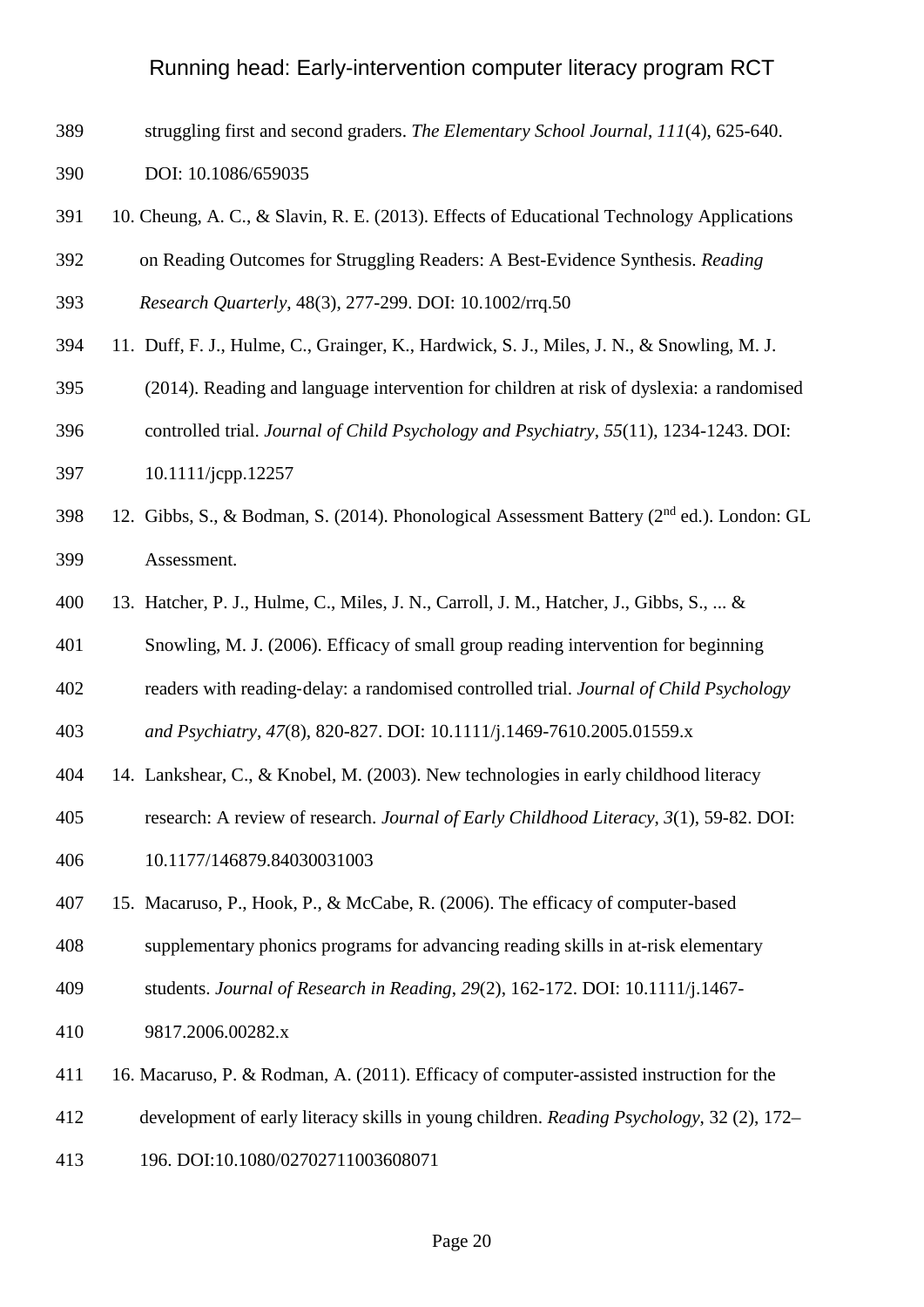- 17. Macaruso, P., & Walker, A. (2008). The efficacy of computer-assisted instruction for
- advancing literacy skills in kindergarten children. *Reading Psychology*, *29*(3), 266-287.

DOI: 10.1080/02702710801982019

- 18. McMurray, S. (2013). An evaluation of the use of Lexia Reading software with children
- in Year 3, Northern Ireland (6‐to 7‐year olds). *Journal of Research in Special*
- *Educational Needs*, *13*(1), 15-25. DOI: 10.1111/j.1471-3802.2012.01238.x
- 19. Rutter, M., Caspi, A., Fergusson, D., Horwood, L. J., Goodman, R., Maughan, B., ... &
- Carroll, J. (2004). Sex differences in developmental reading disability: new findings
- from 4 epidemiological studies. *Jama*, *291*(16), 2007-
- 2012.DOI:10.1001/jama.291.16.2007
- 20. IBM Corp. (2013). IBM SPSS Statistics for Windows, Version 22.0. Armonk, NY: IBM Corp.
- 21. Sakar, A., & Ercetin, G. (2005). Effectiveness of hypermedia annotations for foreign

language reading. *Journal of Computer Assisted Learning*, *21*(1), 28-38. DOI:

- 10.1111/j.1365-2729.2005.00108.x
- 22. Savage, R. S., Erten, O., Abrami, P., Hipps, G., Comaskey, E., & van Lierop, D. (2010).
- ABRACADABRA in the hands of teachers: The effectiveness of a web-based literacy
- intervention in grade 1 language arts programs. *Computers & Education*, *55*(2), 911-922.
- [DOI:10.1016/j.compedu.2010.04.002](http://dx.doi.org/10.1016/j.compedu.2010.04.002)
- 23. Schechter, R., Macaruso, P, Kazakoff, E.R., & Brooke, E. (2015) Exploration of a
- Blended Learning Approach to Reading Instruction for Low SES Students in Early
- Elementary Grades, *Computers in the Schools*, 32:3-4, 183-200.
- DOI:10.1080/07380569.2015.1100652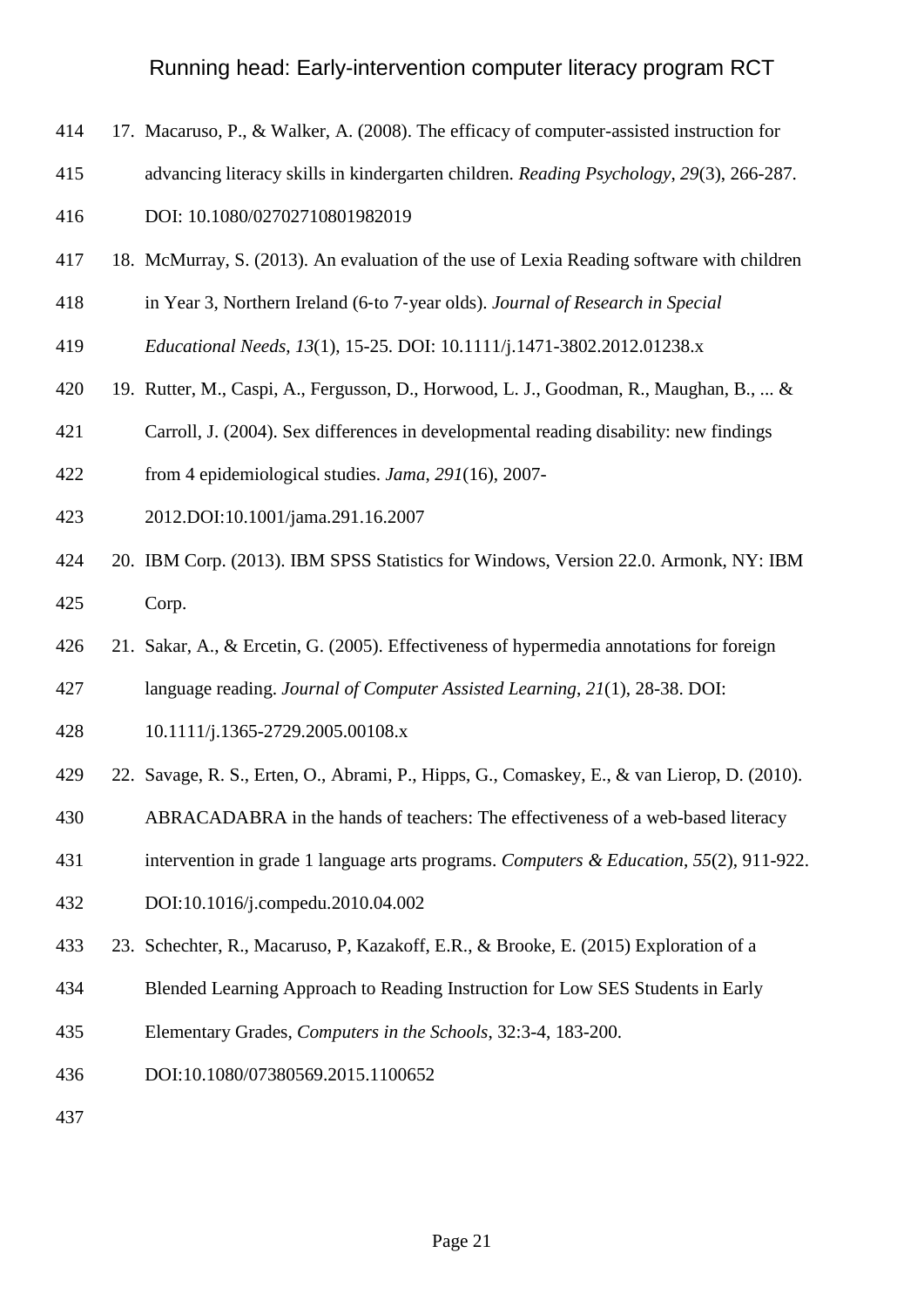- 24. Schwartz, R. M. (2005). Literacy Learning of At-Risk First-Grade Students in the
- Reading Recovery Early Intervention. *Journal of Educational Psychology*, *97*(2), 257.

DOI: [10.1037/0022-0663.97.2.257](http://psycnet.apa.org/doi/10.1037/0022-0663.97.2.257)

- 25. Shannon, L. C., Styers, M. K., Wilkerson, S. B., & Peery, E. (2015). Computer-Assisted
- Learning in Elementary Reading: A Randomized Control Trial. *Computers in the*
- *Schools*, *32*(1), 20-34. DOI**:** 10.1080/07380569.2014.969159
- 26. Slavin, R. E., Lake, C., Davis, S., & Madden, N. A. (2011). Effective programs for
- struggling readers: A best-evidence synthesis. *Educational Research Review*, *6*(1), 1-26.
- [DOI: 10.1016/j.edurev.2010.07.002](http://dx.doi.org/10.1016/j.edurev.2010.07.002)
- 447 27. Snowling, M. J., & Hulme, C. (2011). Evidence-based interventions for reading and
- language difficulties: Creating a virtuous circle. *British Journal of Educational*

*Psychology*, *81*(1), 1-23. DOI: 10.1111/j.2044-8279.2010.02014.x

- 28. Yeung, S. S. and Chan, C. K. K. (2013), Phonological awareness and oral language
- proficiency in learning to read English among Chinese kindergarten children in Hong
- Kong. *British Journal of Educational Psychology, 83*, 550–568. DOI: 10.1111/j.2044-
- 8279.2012.02082.x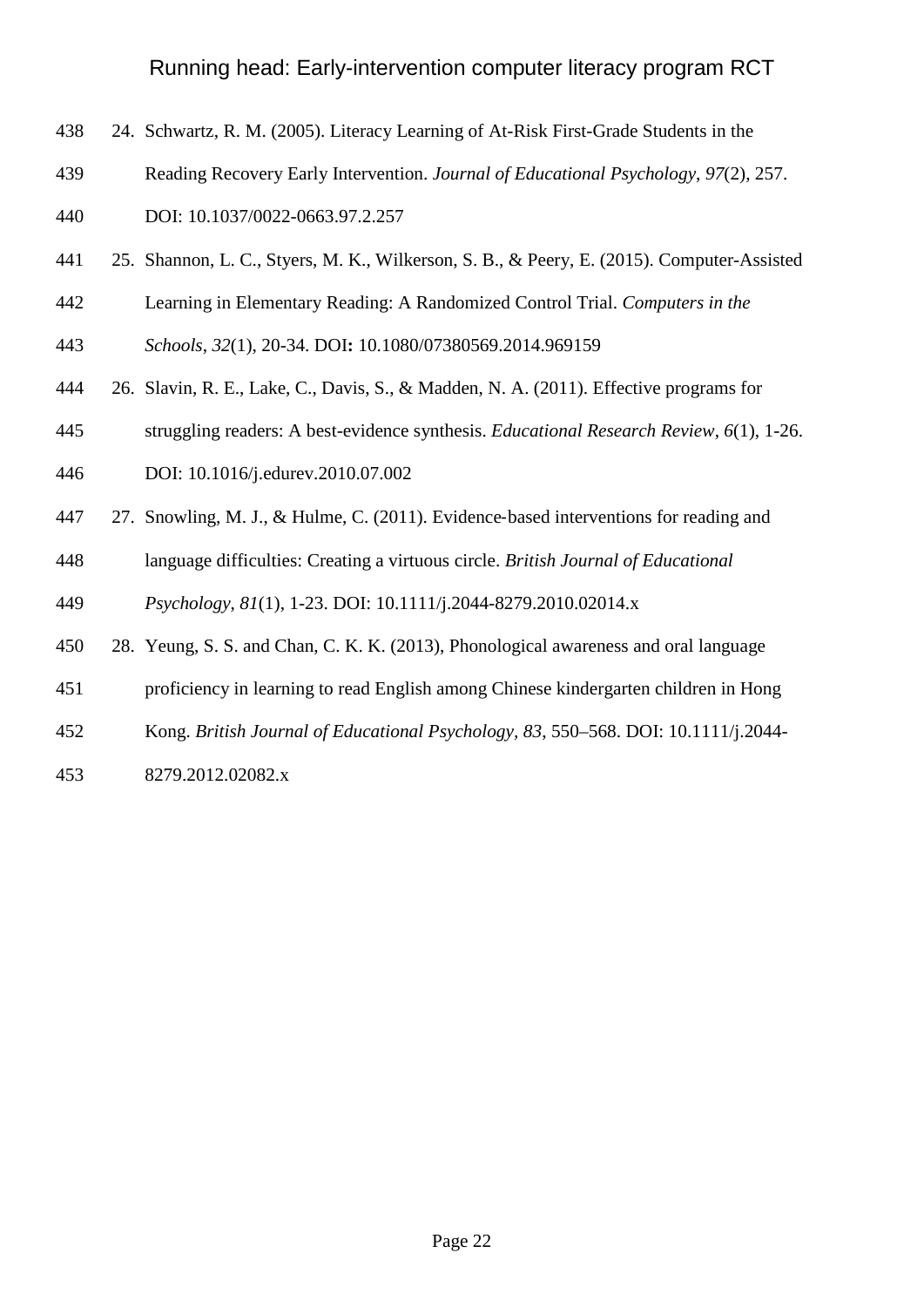| 454 | <b>Key Points</b> |                                                                                         |
|-----|-------------------|-----------------------------------------------------------------------------------------|
| 455 | $\bullet$         | Lexia is an effective early-intervention program for literacy difficulties for children |
| 456 |                   | with low average to below average phonological skills                                   |
| 457 | $\bullet$         | The intervention group made statistically significant improvements in blending and      |
| 458 |                   | non-word reading when compared to the control group                                     |
| 459 |                   | Approximately 35% of the intervention group failed to make progress despite access      |
| 460 |                   | to an intensive, literacy intervention                                                  |
| 461 | $\bullet$         | Phonological working memory predicted gains made in blending by the intervention        |
| 462 |                   | group                                                                                   |
| 463 |                   |                                                                                         |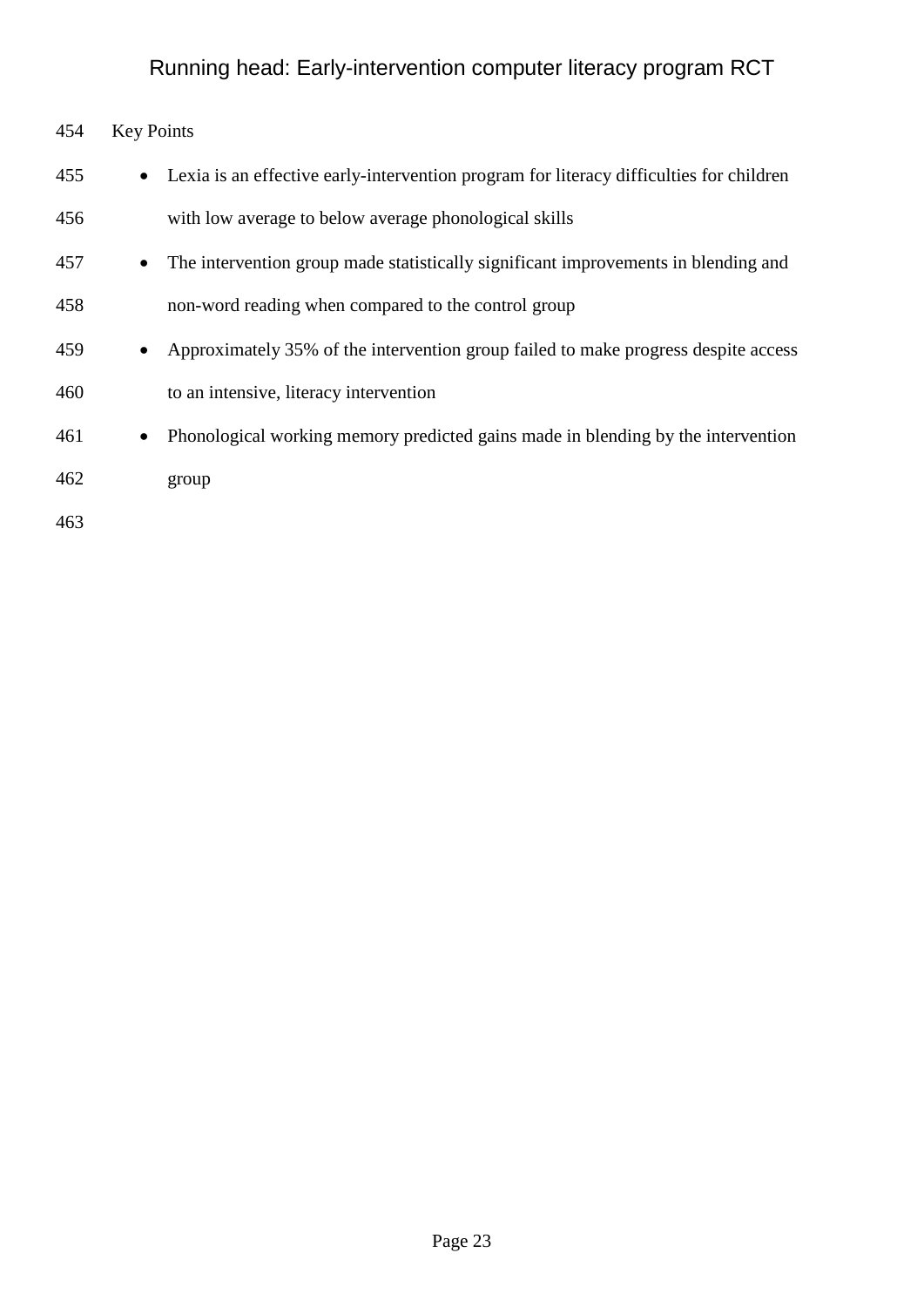## 464 **TABLES AND FIGURES**

- 465
- 466 **Table 1** Descriptive data for the intervention and wait-list control group in the study

|                                             | <b>Lexia Group</b> | <b>Wait-List Group</b> | <b>F-value or</b> | p-value <sup>a</sup> |
|---------------------------------------------|--------------------|------------------------|-------------------|----------------------|
|                                             | $(n=49)$           | $(n=49)$               | <b>Chi-Square</b> |                      |
| Number of Boys $(n, %)$                     | 26 (53%)           | 21 (43%)               | 1.022             | 0.312                |
| Number of Year 1 children $(n, %)$          | 23 (47%)           | 25(51)                 | 0.163             | 0.686                |
| Number of EAL children $(n, \%)$            | 16(33%)            | 18 (37%)               | 0.180             | 0.671                |
| Age of Participants $(\overline{x}, SD)$    | 62.78 (10.75)      | 63.76(8.17)            | 0.258             | 0.613                |
| T0 Blending Scores $(\overline{x}, SD)$     | 4.45(5.87)         | 4.61(6.24)             | 0.018             | 0.894                |
| TO Segmentation Scores $(\overline{x}, SD)$ | 4.00(4.18)         | 3.12(3.87)             | 1.163             | 0.284                |
| TO NW Reading Scores $(\overline{x}, SD)$   | 2.18(4.68)         | 2.27(4.38)             | 0.008             | 0.929                |

a 467 One-way ANOVAs (confidence interval: 95%) measured baseline differences of continuous

468 variables and Chi-Square tests measured baseline differences for categorical variables

469

470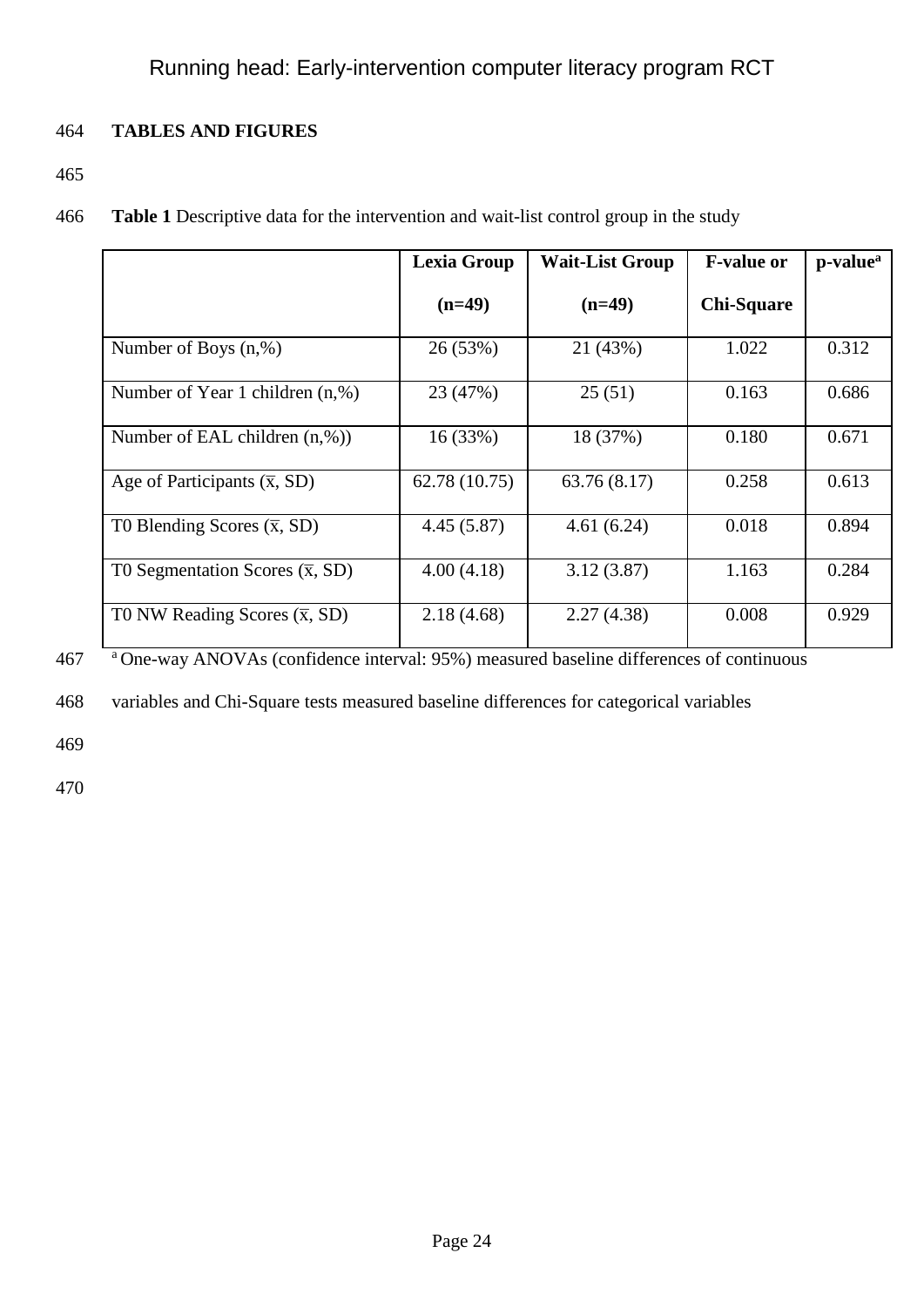| Variable     | Intervention $(n=49)$                    |        |                | Control $(n=49)$       |        |        | Value F | p        | <b>Effect</b> size |
|--------------|------------------------------------------|--------|----------------|------------------------|--------|--------|---------|----------|--------------------|
|              | Mean (SD)                                |        |                | Mean (SD)              |        |        | (1,95)  |          | $(\eta^2)$         |
|              | Diff<br>T <sub>1</sub><br>T <sub>0</sub> |        | T <sub>0</sub> | T <sub>1</sub><br>Diff |        |        |         | (Cohen's |                    |
|              |                                          |        |                |                        |        |        |         |          | $d^*)$             |
| Blending     | 4.45                                     | 9.18   | 4.74           | 4.61                   | 7.02   | 2.41   | 6.50    | 0.012    | 0.064              |
|              | (5.87)                                   | (6.51) | (4.78)         | (6.24)                 | (6.68) | (4.38) |         |          | $(d=0.36)$         |
| Phoneme      | 4.00                                     | 5.61   | 1.61           | 3.12                   | 3.78   | 0.65   | 3.467   | 0.066    | 0.035              |
| Segmentation | (4.18)                                   | (4.49) | (3.46)         | (3.87)                 | (4.01) | (3.78) |         |          | $(d=0.23)$         |
| Non-Word     | 2.18                                     | 5.63   | 3.45           | 2.27                   | 3.57   | 1.31   | 7.20    | 0.009    | 0.070              |
| Reading      | (4.68)                                   | (6.73) | (4.82)         | (4.38)                 | (5.57) | (2.82) |         |          | $(d=0.35)$         |

471 **Table 2** Analysis of covariance for blending, segmentation and non-word reading at T1

472 **\*Cohen's d was calculated using the difference in gains scores divided by the pooled** 

473 **post-test standard deviations**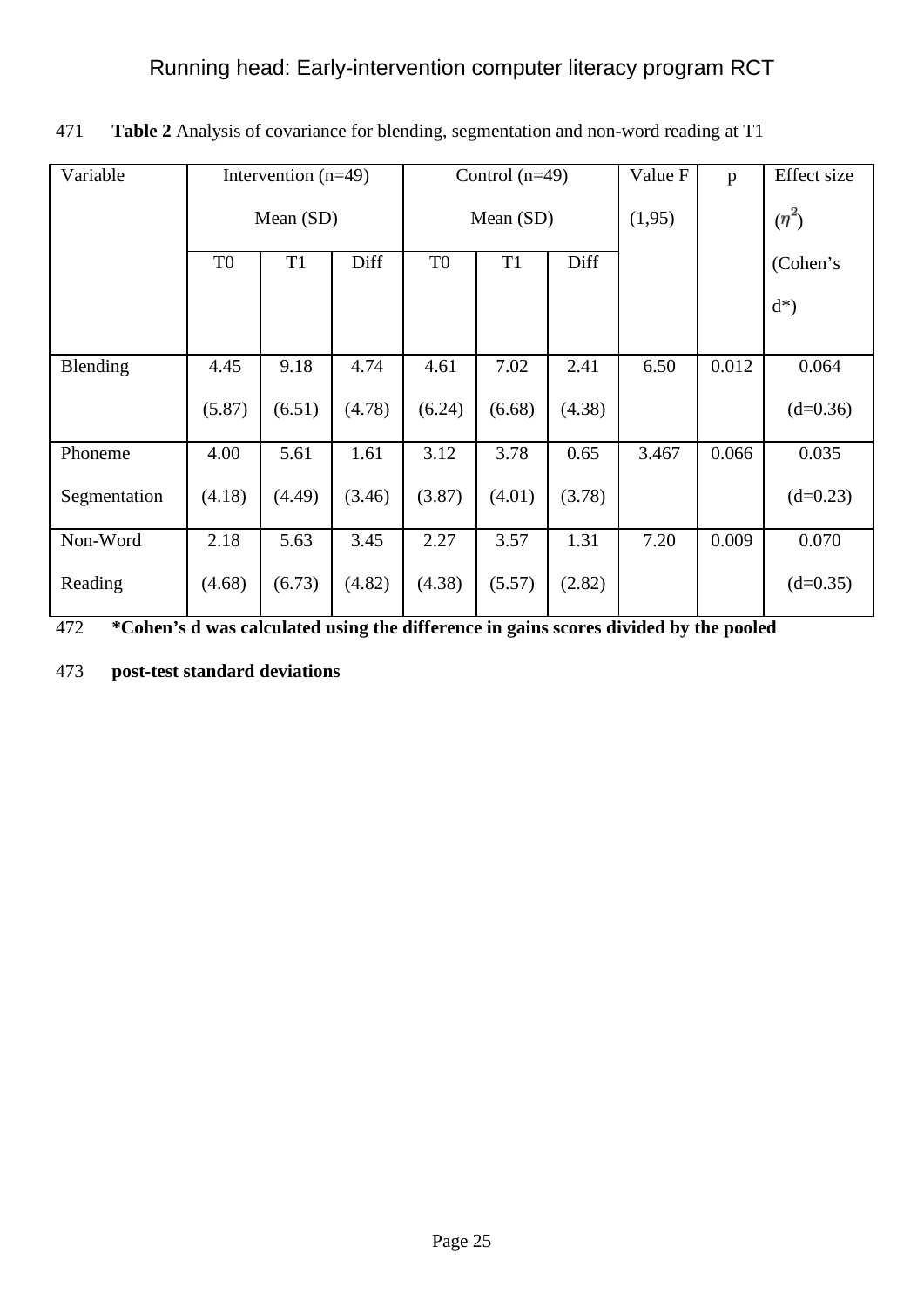**Table 3** Descriptive data for intervention group on blending, segmentation and NW reading

at T0, T1, T2

| N  | <b>Variable</b>     | <b>Mean</b> | <b>SD</b> | Variable | <b>Mean</b> | <b>SD</b> | <b>Variable</b>   | <b>Mean</b> | <b>SD</b> |
|----|---------------------|-------------|-----------|----------|-------------|-----------|-------------------|-------------|-----------|
| 49 | BlendT0             | 4.45        | 5.87      | SegT0    | 4.00        | 4.18      | NWRT0             | 2.18        | 4.68      |
| 49 | BlendT1             | 9.18        | 6.51      | SegT1    | 5.61        | 4.49      | NWRT1             | 5.63        | 6.73      |
| 49 | BlendT <sub>2</sub> | 10.9        | 6.65      | SegT2    | 7.53        | 4.04      | NWRT <sub>2</sub> | 7.55        | 6.93      |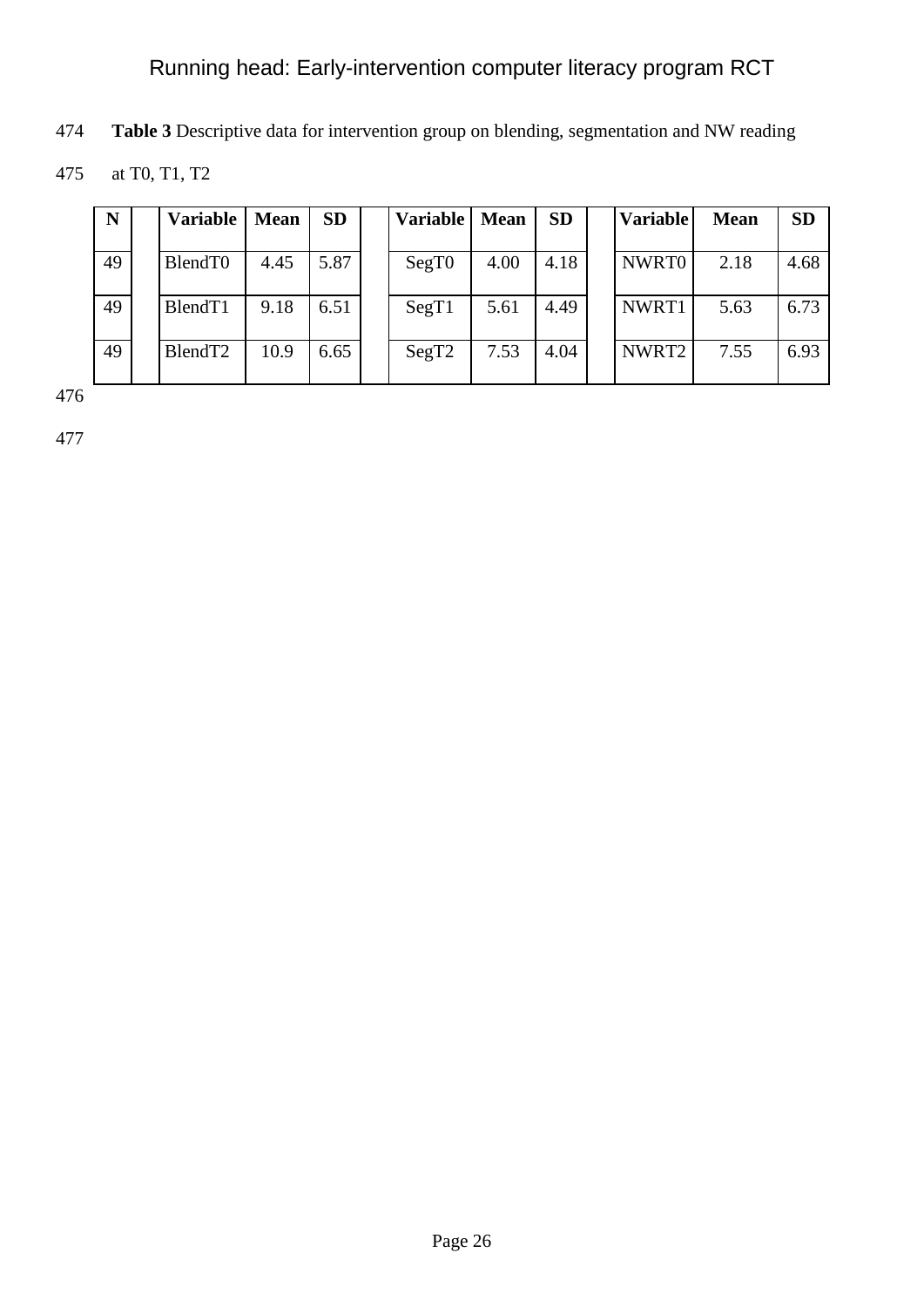| <b>Coefficients</b>          |                |       |              |          |       |           |                           |  |  |  |
|------------------------------|----------------|-------|--------------|----------|-------|-----------|---------------------------|--|--|--|
|                              |                |       |              |          |       |           |                           |  |  |  |
|                              | Unstandardized |       | Standardized |          |       |           | 95.0% Confidence Interval |  |  |  |
|                              | Coefficients   |       | Coefficients |          |       |           | for B                     |  |  |  |
|                              |                | Std.  |              |          |       | Lower     |                           |  |  |  |
| Model                        | $\bf{B}$       | Error | Beta         | t        | Sig.  | Bound     | <b>Upper Bound</b>        |  |  |  |
| (Constant)                   | $-7.361$       | 5.594 |              | $-1.316$ | 0.196 | $-18.659$ | 3.937                     |  |  |  |
| Age                          | $-0.021$       | 0.77  | $-0.048$     | $-0.277$ | 0.783 | $-0.177$  | 0.134                     |  |  |  |
| School                       | 0.531          | 1.518 | 0.056        | 0.350    | 0.728 | $-2.535$  | 3.597                     |  |  |  |
| Gender                       | 1.539          | 1.352 | 0.162        | 1.138    | 0.262 | $-1.191$  | 4.269                     |  |  |  |
| EngOrEAL                     | 1.752          | 1.553 | 0.174        | 1.128    | 0.266 | $-1.385$  | 4.888                     |  |  |  |
| Class                        | $-1.165$       | 1.773 | $-0.123$     | $-0.657$ | 0.515 | $-4.745$  | 2.416                     |  |  |  |
| Time                         | 0.007          | 0.005 | 0.219        | 1.436    | 0.159 | $-0.003$  | 0.016                     |  |  |  |
| Phonological<br>WM Score, T0 | 0.578          | 0.163 | 0.479        | 3.554    | 0.001 | 0.249     | 0.906                     |  |  |  |

478 **Table 4** Regression analysis for intervention group on difference in blending scores at T1

479

480